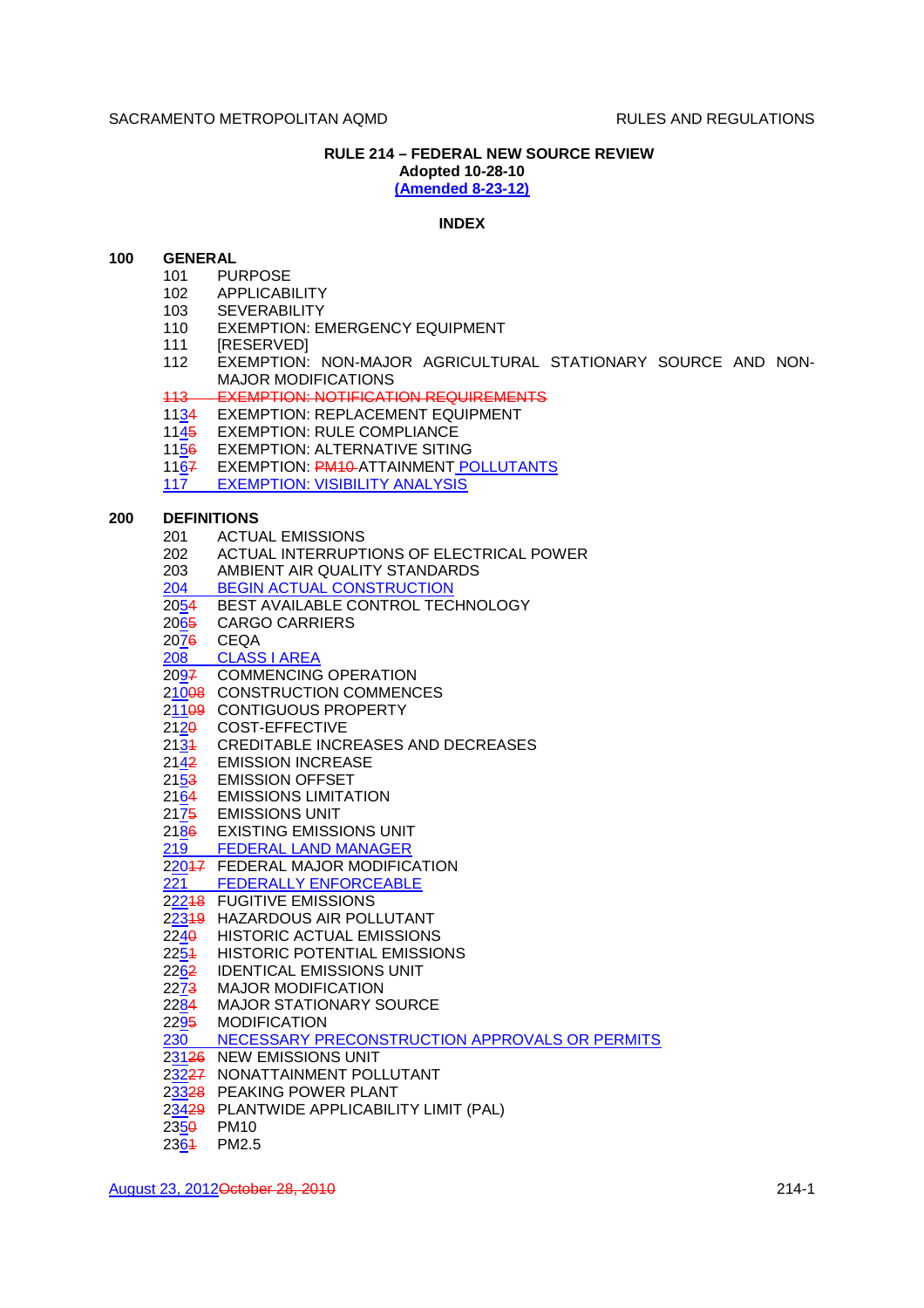- 2372 [RESERVED]
- 2383 POTENTIAL TO EMIT
- 2394 PRECURSOR
- 24035 PRIORITY RESERVE BANK
- 24136 PROJECT
- 24237 PROPOSED EMISSIONS
- 24338 QUARTER/QUARTERLY
- 24439 RECONSTRUCTED SOURCE
- 2450 REGULATED AIR POLLUTANT
- 2461 SACRAMENTO FEDERAL NONATTAINMENT AREA FOR OZONE
- 2472 SACRAMENTO FEDERAL NONATTAINMENT AREA FOR PM10
- 2483 SACRAMENTO FEDERAL NONATTAINMENT AREA FOR PM2.5
- 2494 STATIONARY SOURCE
- 25045 [RESERVED]

## **300 STANDARDS**

- 301 BEST AVAILABLE CONTROL TECHNOLOGY
- 302 EMISSION OFFSET REQUIREMENTS, GENERAL
- 303 EMISSION OFFSET RATIOS
- 304 INTERPOLLUTANT EMISSION OFFSETS EXCEPT FOR PM2.5
- 305 PM2.5 INTERPOLLUTANT EMISSION OFFSETS
- 306 AMBIENT AIR QUALITY STANDARDS
- 307 DENIAL, FAILURE TO MEET STANDARDS
- 308 [RESERVED]
- 309 DENIAL, ADVERSE IMPACT TO VISIBILITY OF A CLASS I AREA

# **400 ADMINISTRATIVE REQUIREMENTS**

- 401 ALTERNATIVE SITING
- 402 COMPLETE APPLICATION
- 403 AIR QUALITY MODELS
- 404 ENHANCED NEW SOURCE REVIEW
- 405 PRELIMINARY DECISION
- 406 PUBLICATION AND PUBLIC COMMENT
- 407 PUBLIC INSPECTION
- 4068 [RESERVED]
- 4079 AUTHORITY TO CONSTRUCT, FINAL ACTION
- 40810 REQUIREMENTS, AUTHORITY TO CONSTRUCT AND PERMIT TO OPERATE
- 40911 ISSUANCE, PERMIT TO OPERATE
- 4102 REGULATIONS IN FORCE GOVERN
- 4113 EMISSION AND OFFSET CALCULATIONS
- 4124 PLANTWIDE APPLICABILITY LIMITS
- 413 SOURCES IMPACTING CLASS I AREAS
- 4145 POWER PLANTS

# **500 MONITORING AND RECORDS (NOT INCLUDEDAPPLICABLE)**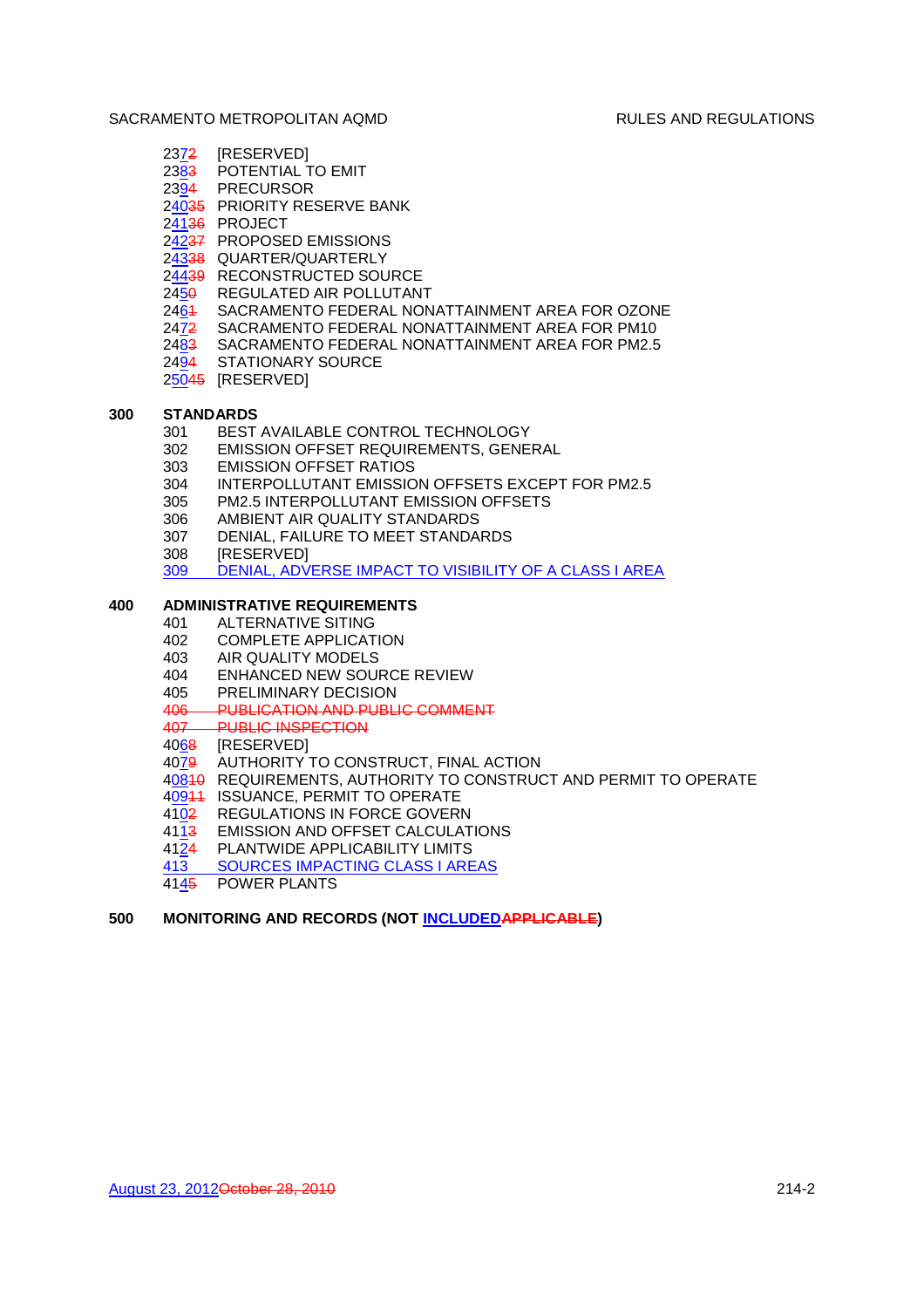#### 100 **GENERAL**

- 101 **PURPOSE:** The purpose of this rule is to provide for the issuance of authorities to construct and permits to operate at new and modified major stationary air pollution sources and to provide mechanisms, including emission offsets, by which authorities to construct such sources may be granted without interfering with the attainment or maintenance of ambient air quality standards.
	- 101.1 A facility in possession of a valid Title V Operating Permit issued pursuant to Rule 207, TITLE V - FEDERAL OPERATING PERMIT PROGRAM, seeking a permit for a new emissions unit or a modified emissions unit which qualifies as a Title V modification, may choose to have their permit reviewed through an Enhanced New Source Review process, thereby meeting all the procedural requirements specified in Sections 401 through 408 of Rule 207, TITLE V - FEDERAL OPERATING PERMIT PROGRAM and the compliance requirements in Section 305 of Rule 207, TITLE V - FEDERAL OPERATING PERMIT PROGRAM. The Title V Operating Permit may be amended administratively to reflect this permitting action.
- 102 **APPLICABILITY:** This rule shall apply to emissions units located at new and modified major stationary sources which are subject to Rule 201, GENERAL PERMIT REQUIREMENTS, except that emissions units exempted by Rule 201 must be included in the potential to emit of the stationary source unless the emissions unit emits less than 2 pounds per day of each pollutant. This rule shall not apply to prescribed burning of forest, or range land, road construction or any other non-stationary source common to timber harvesting. This Section 102 shall not be used to exempt any stationary source or modification, which would be subject to review under U.S. Environmental Protection Agency regulations, from permit requirements.

The Enhanced New Source Review process applies only to facilities in possession of a valid Title V Operating Permit, which are installing a new emissions unit or performing a Title V modification as defined in Rule 207, TITLE V - FEDERAL OPERATING PERMIT PROGRAM, and which have specifically requested in writing, in the permit application package, to have the application reviewed pursuant to the Enhanced New Source Review process.

If any source or modification becomes a major source or major modification solely by virtue of a relaxation in any federally enforceable limitation which was established after August 7, 1980, on a capacity of the source or modification to emit a federal nonattainment pollutant or its precursor such as a restriction on hours of operation, then the requirements of this rule shall apply to such a source or modification as though construction had not yet commenced on the source or modification.

Note: All sources subject to this rule are also subject to Rule 217, PUBLIC NOTICE REQUIREMENTS FOR PERMITS.

- 103 **SEVERABILITY:** If a court of competent jurisdiction issues an order that any provision of this rule is invalid, it is the intent of the Board of Directors of the District that other provisions of this rule remain in full force and effect to the extent allowed by law.
- 110 **EXEMPTION: EMERGENCY EQUIPMENT:** The Air Pollution Control Officer shall exempt an emissions unit from the requirements of Sections 302 and 303, unless installation of such equipment would result in a major modification, or be a major stationary source, in and of itself; and if it would provide emergency electrical power, emergency water pumping for flood control or fire fighting, emergency potable water pumping, or emergency sewage pumping provided the following requirements are met.
	- 110.1 Operation for maintenance purposes shall not exceed 100 hours per year, and such maintenance shall be scheduled in cooperation with the District so as to limit air quality impact, and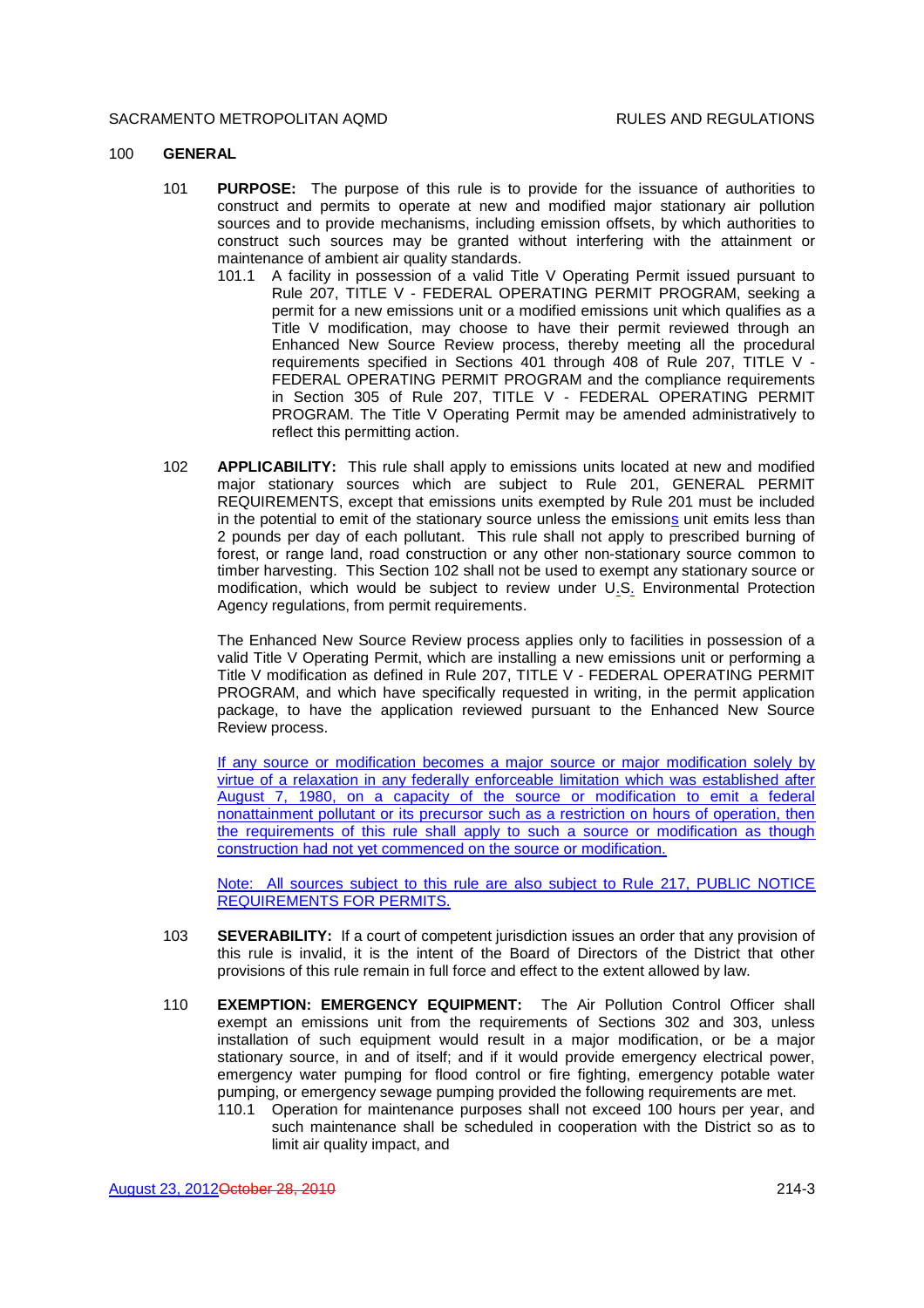- 110.2 Operation of the equipment shall not exceed a total of 200 hours per year, including maintenance operation, and
- 110.3 Operation of the equipment shall not be for supplying power to a serving utility for distribution on the grid, and
- 110.4 Operation for other than maintenance purposes shall be limited to actual interruptions of electrical power by the serving utility, emergency water pumping for flood control or fire fighting, emergency potable water pumping, or emergency sewage pumping, or
- 110.5 Operation for other than maintenance purposes shall be limited to maintaining the safety and preserving the integrity of nuclear power generating systems.
- 111 **[RESERVED]**
- 112 **EXEMPTION: NON-MAJOR AGRICULTURAL STATIONARY SOURCE AND NON-MAJOR MODIFICATIONS:** An agricultural stationary source that is not a major stationary source or is not making a major modification is exempt from the requirements of this rule.
- 113 **EXEMPTION: NOTIFICATION REQUIREMENTS:** The requirements of Sections 405, 406, 407, and 409.2 relating to notification, publication, and public inspection of Preliminary Decisions; and notification, publication, and public inspection of Final Action shall not apply if the application is for any new or modified emissions unit where the combined potential to emit from the project, would have an increase in potential to emit as defined in Section 413.1 of less than the amounts listed below. This exemption does not apply if the application is reviewed under the Enhanced New Source Review process pursuant to Section 404 or for any new or modified emissions unit where emission offsets are required pursuant to Section 302:

| D <sub>ol</sub><br><u>голован в</u>                                 |                                                                 |
|---------------------------------------------------------------------|-----------------------------------------------------------------|
| Volatile organic compounde<br><del>vulatile urganic compoundo</del> | 5.000 pounds par quarter<br><del>o,ooo poundo por quantor</del> |
| Nitrogen oxides                                                     | 5.000 pounds par quarter<br><del>o,ooo pounus por quanor</del>  |
| Sulfur ovidee<br><del>ounur uxiuos</del>                            | 13.650 nounds not quarter                                       |
| <b>PM10</b>                                                         | 7.300 pounds par quarter<br><del>r,ooo pounus por quanor</del>  |
| <b>DMOR</b><br>$\blacksquare$                                       | $10$ tone por voor<br><del>o tono por vour</del>                |

- 1134 **EXEMPTION: REPLACEMENT EQUIPMENT:** The requirements of Sections 302 and 303 shall not apply to replacement equipment where
	- 1134.1 The replacement unit(s) is an identical emissions unit(s); or
	- 1134.2 The replacement unit(s) is not a major source or major modification and serves the identical function as the unit(s) being replaced where the maximum rating and the potential to emit any pollutant will not be greater from the new or modified emission unit(s) than the replaced units, and the emission increase calculated pursuant to Section 4113.12 does not exceed the following levels:

This exemption does not apply to the replacing of air pollution control equipment pursuant to Section 2295.3e.

1145 **EXEMPTION: RULE COMPLIANCE:** The requirements of Sections 302 and 303 shall not apply to modifications necessary to comply with standards contained in Regulation 4, PROHIBITIONS, or in the State Implementation Plan. Where more than one compliance option is allowed, this exemption only applies to the emissions resulting from the least emissive option. The incremental emissions difference between the least emissive option and the selected option must comply with Sections 302 and 303. This exemption shall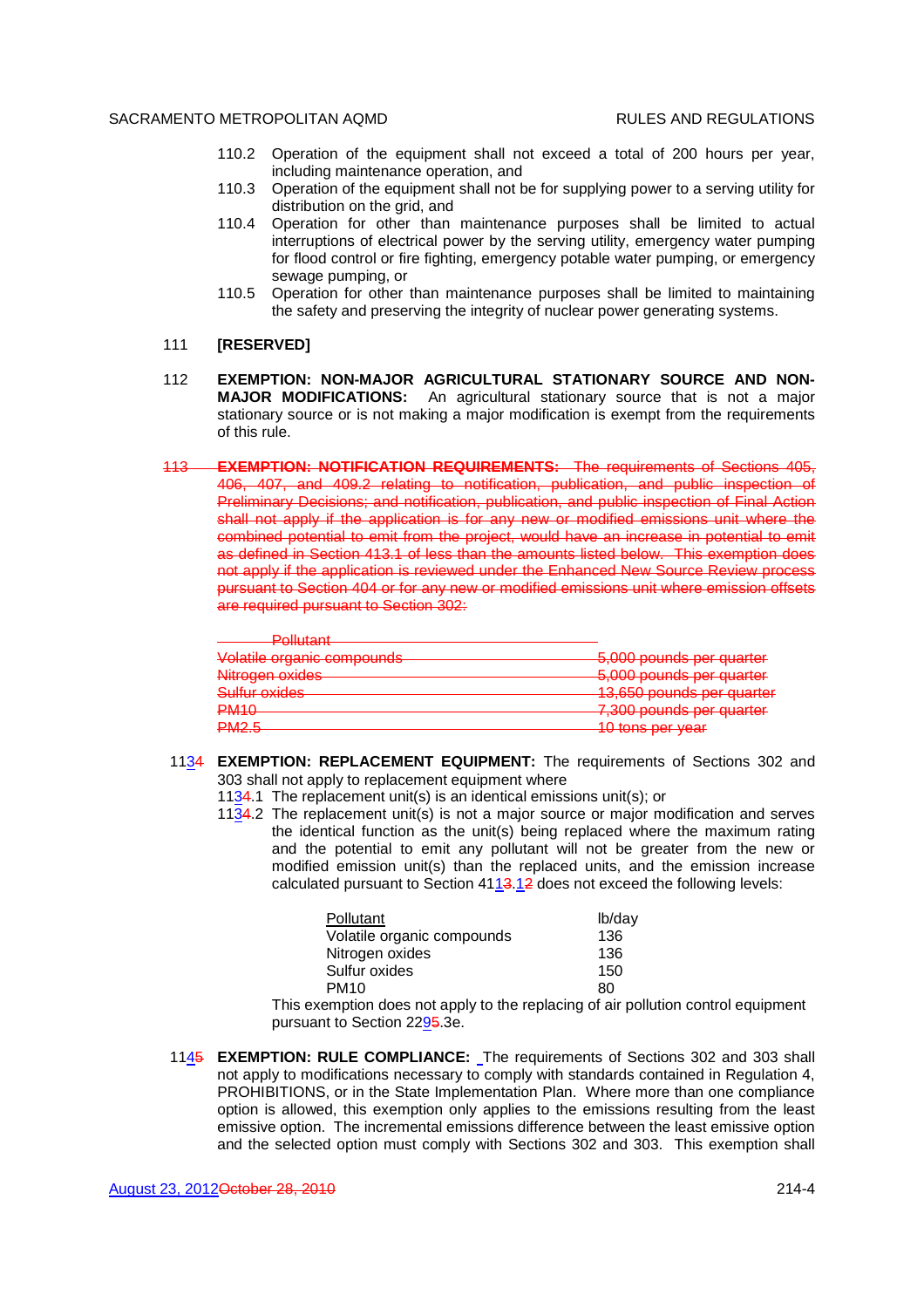not apply to modifications in production rate, hours of operation, or other changes or additions to existing equipment not necessary for compliance with standards contained in District Regulation 4, PROHIBITIONS, or in the State Implementation Plan. This exemption also does not apply if the modifications for compliance with standards contained in Regulation 4, PROHIBITIONS, or the State Implementation Plan are major modifications under the United States Environmental Protection Agency regulations promulgated pursuant to Title I of the Federal Clean Air Act, including 40 CFR Part 51.

- 1156 **EXEMPTION: ALTERNATIVE SITING:** If the permit applicant demonstrates that a proposed modification to an existing stationary source would not constitute a Federal Major Modification, the application for Authority to Construct such modification shall not be subject to Section 401, Alternative Siting.
- 1167 **EXEMPTION: PM10 ATTAINMENT POLLUTANTS:** The requirements of this rule shall not apply forto any regulated air pollutant or precursors to that pollutant that Sacramento County has been designated PM10, if EPA or re-designateds Sacramento County as attainment or is unclassified for the federal PM10 National Ambient Air Quality Standard as codified in 40 CFR 81.305.
- 117 **EXEMPTION: VISIBILITY ANALYSIS:** The requirements of Sections 309 and 413 shall not apply to any non-major modification.
- 200 **DEFINITIONS:** Unless otherwise defined below, the terms in this rule are defined in Rule 101, GENERAL PROVISIONS AND DEFINITIONS, Rule 201, GENERAL PERMIT REQUIREMENTS, Rule 204, EMISSION REDUCTION CREDITS, and Rule 207, TITLE V - FEDERAL OPERATING PERMIT PROGRAM.
	- 201 **ACTUAL EMISSIONS:** Measured or estimated emissions which most accurately represent the emissions from an emissions unit.
	- 202 **ACTUAL INTERRUPTIONS OF ELECTRICAL POWER:** When electrical service is interrupted by an unforeseeable event.
	- 203 **AMBIENT AIR QUALITY STANDARDS:** National ambient air quality standards established pursuant to 42 U.S.C Section 7409 of the Federal Clean Air Act.
	- 204 **BEGIN ACTUAL CONSTRUCTION:** Initiation of physical on-site construction activities on an emissions unit which are of a permanent nature. Such activities include, but are not limited to, installation of building supports and foundations, laying of underground pipework and construction of permanent storage structures. With respect to a change in method of operation that does not involve a physical change, this term refers to those onsite activities other than preparatory activities which mark the start of the change in the method of operation.

# 2054 **BEST AVAILABLE CONTROL TECHNOLOGY (BACT):**

2054.1 For any emissions unit the most stringent of:

- a. The most effective emission control device, emission limit, or technique, singly or in combination, which has been required or used for the type of equipment comprising such an emissions unit unless the applicant demonstrates to the satisfaction of the Air Pollution Control Officer that such limitations required on other sources have not been demonstrated to be achievable in practice.
- b. Any alternative basic equipment, fuel, process, emission control device or technique, singly or in combination, determined to be technologically feasible and cost-effective by the Air Pollution Control Officer.
- 2054.2 In making a BACT determination for each nonattainment pollutant the Air Pollution Control Officer may consider the overall effect of the determination on other regulated air pollutants. In some cases the lowest emission rates may be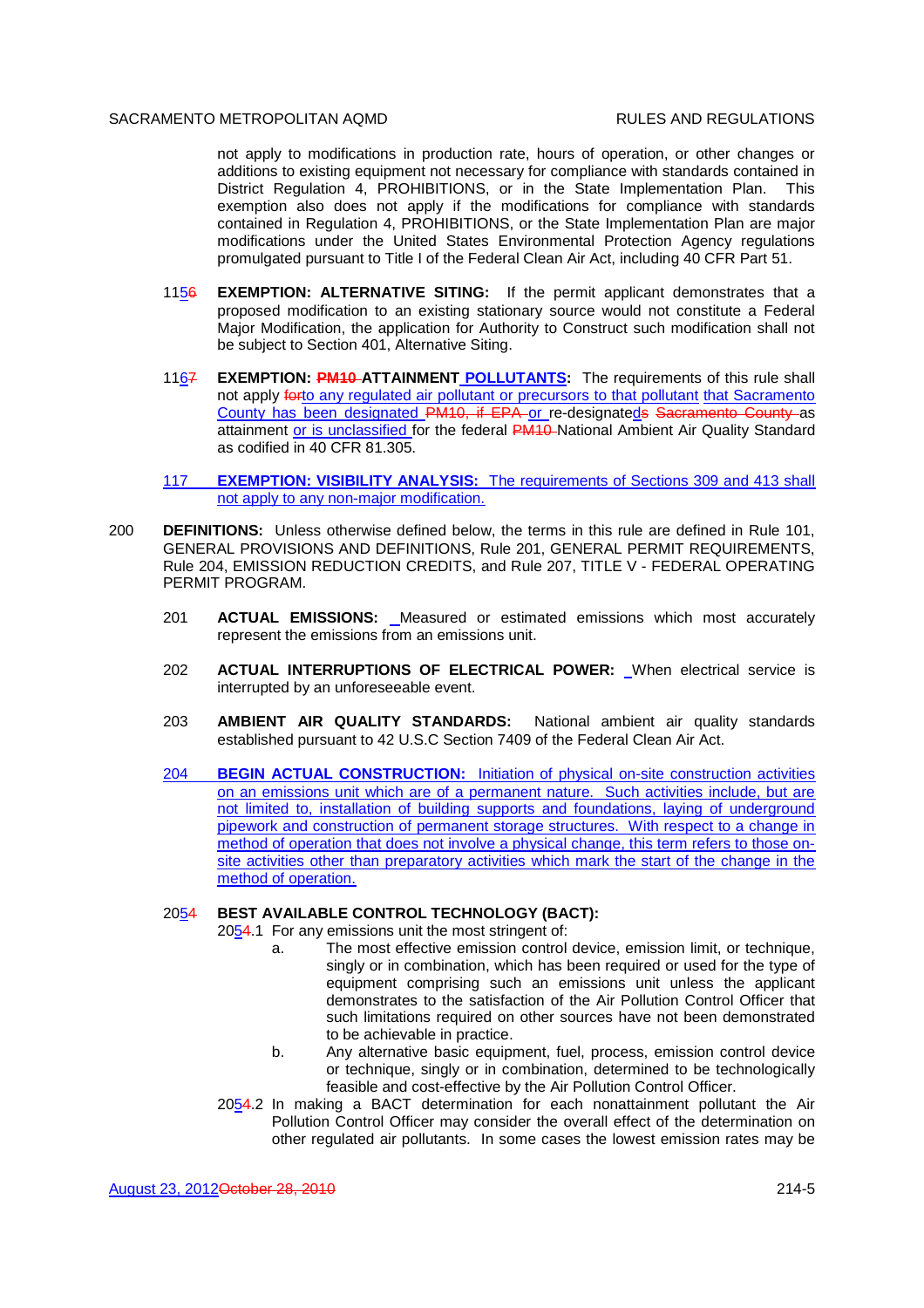required for one or more regulated air pollutants at the cost of not achieving the lowest emission rate for other pollutants. The Air Pollution Control Officer shall discuss these considerations in the Preliminary Decision prepared pursuant to Section 405.

- 2054.3 Under no circumstances shall BACT be determined to be less stringent than the emission control required by any applicable provision of District, state or federal laws or regulations, or contained in the implementation plan of any State for such class or category of stationary source unless the applicant demonstrates to the satisfaction of the Air Pollution Control Officer that such limitations are not achievable.
- 2065 **CARGO CARRIERS:** Cargo carriers are trains dedicated to a specific source.
- 2076 **CEQA:** The California Environmental Quality Act, Public Resources Code, Section 21000, et seq.
- 208 **CLASS I AREA:** Any area listed as Class I in 40 CFR Part 81 Subpart D, including Section 81.405, or an area otherwise specified as Class I in the legislation that creates a national monument, a national primitive area, a national preserve, a national recreational area, a national wild and scenic river, a national wildlife refuge, a national lakeshore or seashore.
- 2097 **COMMENCING OPERATION:** Emissions unit becomes operational and begins to emit a regulated air pollutant.
- 21008 **CONSTRUCTION COMMENCES:** A person has all necessary preconstruction approvals or permits and either has:
	- 21008.1 Begun, or caused to begin, a continuous program of actual on-site construction of the stationary source, to be completed within a reasonable time; or
	- 21008.2 Entered into binding agreements or contractual obligations, which cannot be canceled or modified without substantial loss to the owner or operator, to undertake a program of actual construction of the source to be completed within a reasonable time.
- 21109 **CONTIGUOUS PROPERTY:** Two or more parcels of land with a common boundary or separated solely by a public roadway or other public right-of-way.
- 2120 **COST-EFFECTIVE:** A cost per unit of emissions reduction which is lower than or equivalent to the maximum unit costs, for the regulated air pollutant or source category, of the same emission reduction through the use of Best Available Control Technology, calculated in current year dollars, in accordance with methodology and criteria specified in the BACT Policy developed by the District. Cost effectiveness consideration shall not apply to stationary sources that are a major stationary source or major modification.

#### 2131 **CREDITABLE INCREASES AND DECREASES:**

- $2134.1$  An increase or decrease in actual emissions is creditable only if:
	- a. It occurs between:
		- 1. the date five years before construction commences on the project and
		- 2. the date the project commences operation; and
	- b. The Air Pollution Control Officer has not relied on it in issuing a permit which permit is in effect when the increase in actual emissions from the particular change occurs.
- 2131.2 An increase in actual emissions is creditable only to the extent that the new level of actual emissions exceeds the old level.
- $2134.3$  A decrease in actual emissions is creditable only to the extent that:
	- a. The old level of actual emission or the old level of allowable emissions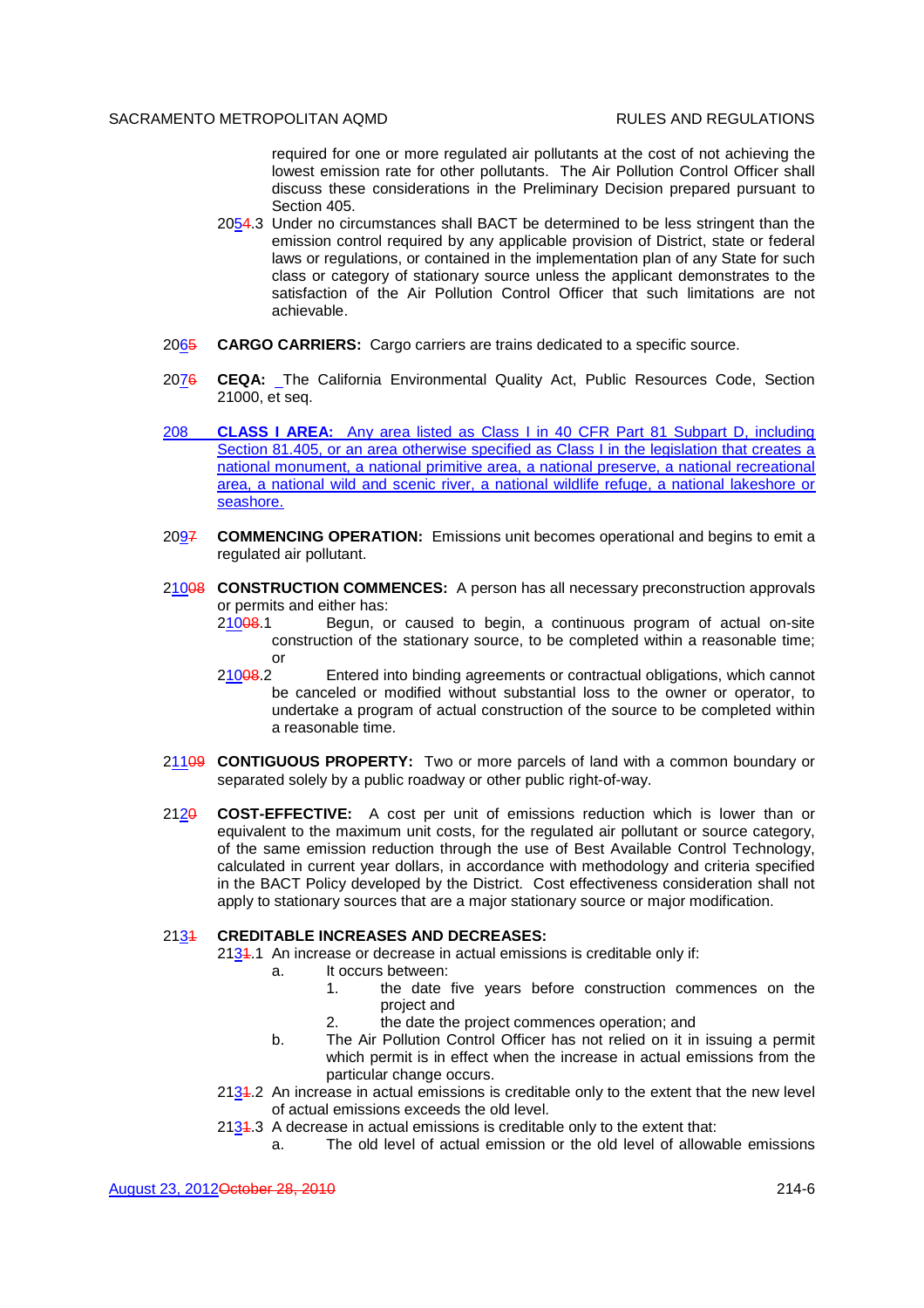whichever is lower, exceeds the new level of actual emissions;

- b. It is enforceable as a practical matter and federally enforceable at and after the time that actual construction on the particular change begins; and
- c. The Air Pollution Control Officer has not relied on it in issuing any permit under regulations approved pursuant to 40 CFR part 51 subpart I or the State has not relied on it in demonstrating attainment or reasonable further progress:
- d. It has approximately the same qualitative significance for public health and welfare as that attributed to the increase from the particular change.
- $2134.4$  An increase that results from a physical change at a source occurs when the emissions unit on which construction occurred becomes operational and begins to emit a particular pollutant. Any replacement unit that requires shakedown becomes operational only after a reasonable shakedown period, not to exceed 180 days.
- 2142 **EMISSION INCREASE:** An increase calculated pursuant to Section 4113.
- 2153 **EMISSION OFFSET:** An emission reduction credit that compensates for an emission increase of a regulated air pollutant from a new or modified source subject to the requirements of Sections 302 and 303.
- 2164 **EMISSIONS LIMITATION:** One or more permit conditions specific to an emissions unit which restricts its maximum emissions, at or below the emissions associated with the maximum design capacity and.
	- 2164.1 Contained in and enforceable by the latest Authority to Construct and Permit to Operate for the emissions unit, and
	- 2164.2 Enforceable pursuant to Section 40840, and
	- 2164.3 Enforceable on a daily, quarterly, and where applicable, annual basis.
- 2175 **EMISSIONS UNIT:** An identifiable operation or piece of process equipment such as an article, machine, or other contrivance which controls, emits, may emit, or results in the emissions of any regulated air pollutant or hazardous air pollutant (HAP), directly or as fugitive emissions. Emissions unit shall not include the open burning of agricultural biomass.
- 2186 **EXISTING EMISSIONS UNIT:** Any emissions unit that is not a new emissions unit.
- 219 **FEDERAL LAND MANAGER:** The Secretary of the Department with authority over the specified federal lands.
- 22047 **FEDERAL MAJOR MODIFICATION:** Exclusively for the purpose of Section 1156, a Major Modification as defined in 40 CFR Section 51.165(a)(1)(v) (July 1, 2010 edition).
	- $22047.1$  All terms used in the definition of Major Modification shall be as defined in 40 CFR 51.165(a)(1)(v), except that:
		- a. the term "reviewing authority" as used in that Section shall mean the Sacramento Metropolitan Air Quality Management District;
		- b. the term "major stationary source" as used in that Section means a Major Stationary Source as defined in Section 2284; and
		- c. the term "significant" as used in that Section means a rate of emissions that would equal or exceed the rates specified in Section 2273.
- 221 **FEDERALLY ENFORCEABLE:** All limitations and conditions which are enforceable by EPA, including: 221.1 Requirements developed pursuant to 40 CFR Parts 60 (NSPS), 61 (NESHAP), 63 (NESHAP), 70 (State Operating Permit Programs), and 72 (Permits Regulation, Acid Rain);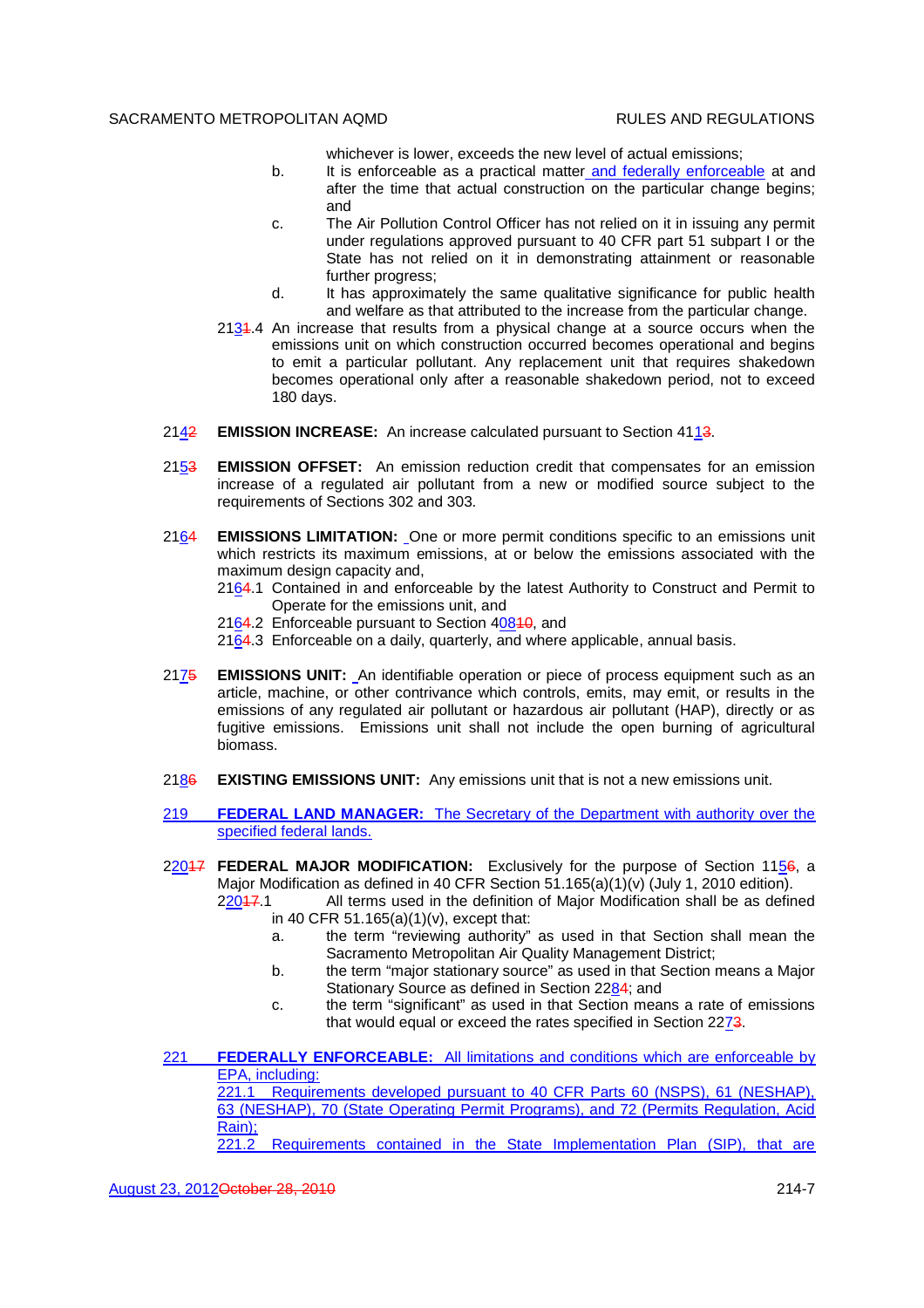applicable to the District; and

- 221.3 District permit requirements established pursuant to the District's new source review rules in the SIP.
- 22218 **FUGITIVE EMISSIONS:** Those emissions which could not reasonably pass through a stack, chimney, vent or other functionally equivalent opening.
- 22319 **HAZARDOUS AIR POLLUTANT (HAP):** Any air pollutant listed pursuant to Section 112(b) (42 U.S.C Section 7412(b) of the Federal Clean Air Act).

## 2240 **HISTORIC ACTUAL EMISSIONS:**

- 2240.1 **Existing emissions units**: Historic actual emissions for the existing emissions unit averaged over the two year period immediately preceding the date of application for an Authority to Construct.
	- a. If the last two years are unrepresentative of normal source operations as determined by the Air Pollution Control Officer, then any two consecutive years of the last five years that represent normal source operation may be used.
	- b. The daily Historic Actual Emissions for each calendar quarter equals the actual emissions for the calendar quarter divided by the total number of actual operating days. If there are no records for actual operating days, then use the number of permitted operating days or calendar days, whichever is less.
	- c. If, at any time during the two year period, actual emissions exceeded allowed or permitted emission levels, then actual emissions shall be reduced to reflect the levels that would have occurred if the unit were in compliance with all applicable limitations and rules.
	- d. If less than two years has passed since the date of commencing operation under an issued Permit to Operate or an Authority to Construct then the historic actual emissions, for the purpose of this rule, shall be the potential to emit.
- 2240.2 **New emissions unit**: Zero.

#### 2251 **HISTORIC POTENTIAL EMISSIONS:** The historic potential emissions shall be:

2254.1 New Emissions Unit: Zero.

- 2251.2 **Emissions units not part of a major modification as defined in Section 2273:**
	- a. **When determining BACT applicability, existing emissions units that had enforceable daily emissions limits on the Authority to Construct or Permit to Operate prior to modification:** The potential to emit of the emissions unit prior to modification as represented by the enforceable daily limiting condition on the permit.
	- b. **When determining quarterly offsets trigger and quantity of offsets required existing emissions units that had enforceable quarterly emissions limits on the Authority to Construct or Permit to Operate prior to modification:** The potential to emit of the emissions unit prior to modification as represented by the enforceable quarterly limiting condition on the permit.
	- c. **When determining daily offsets trigger at Peaking Power Plants, or for when determining the daily limit specified in Section 303.2, existing emissions units that had enforceable daily emissions limits on the Authority to Construct or Permit to Operate prior to modification:** The potential to emit of the emissions unit prior to modification as represented by the enforceable daily limiting conditions on the permit.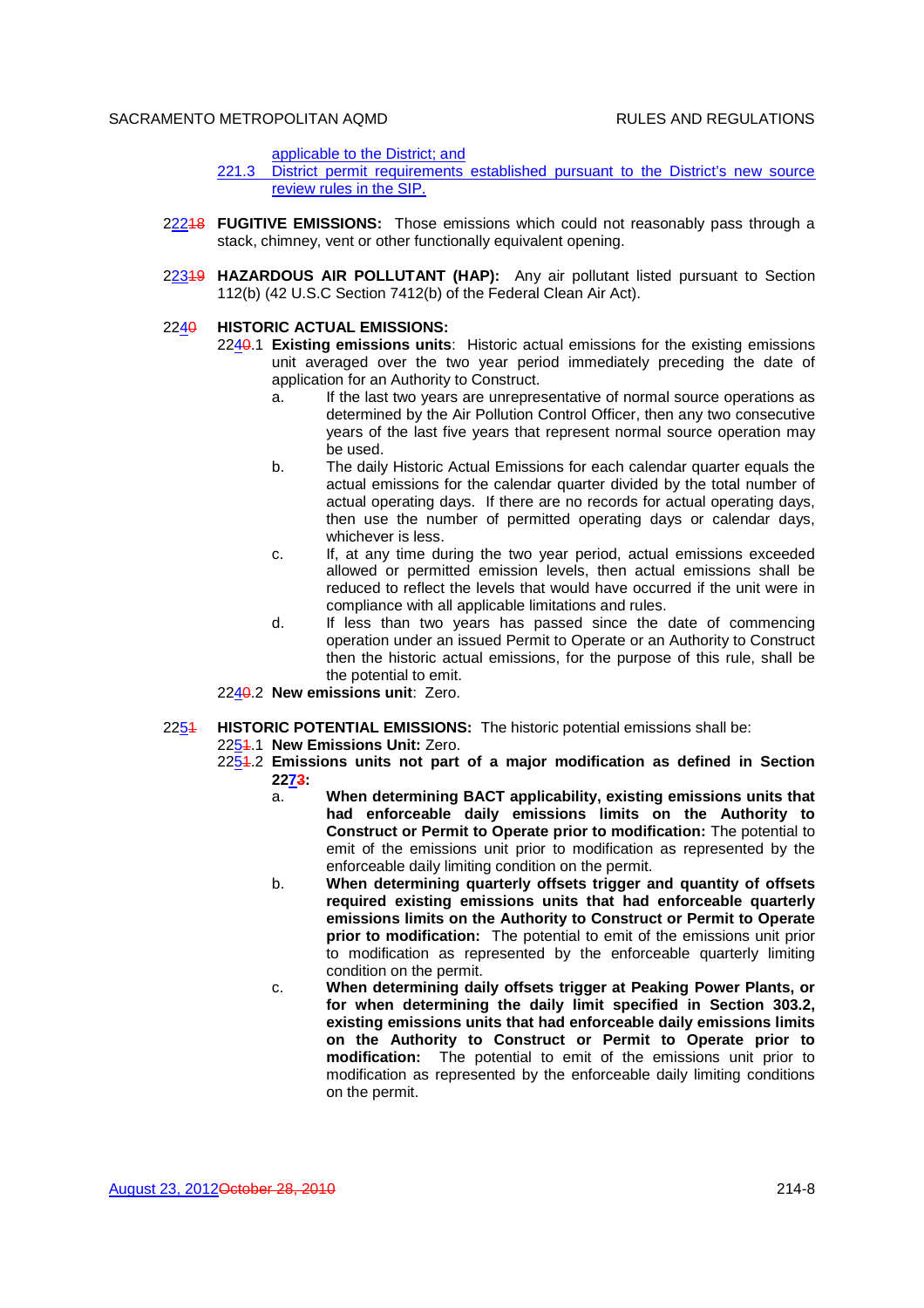## 2251.3 **All other Emission Units:**

- a. The historic potential emissions equal to the enforceable potential to emit limit contained in the most recent Authority to Construct or Permit to Operate, if any of the following criteria are met:
	- i. Actual emissions are at least 80% of the potential to emit limit, or
	- ii. The emissions unit was fully offset for any emission increase. If the emissions increase from the project, including the emissions unit being evaluated, will result in a major source in and of itself, as defined in Section 2284, or a major modification, as defined in Section 2273, then the offset of the nonattainment pollutant for the emissions unit must have occurred during the 5 year period prior to the date that the application is deemed complete, otherwise this provision is not applicable; or
- b. The historic actual emissions as defined in Section 2240.1.
- 2262 **IDENTICAL EMISSIONS UNIT:** A replacement emissions unit which is the same as the original unit in all respects except for serial number.
- 2273 **MAJOR MODIFICATION:** Any physical change, change in method of operation (including change in fuel), or addition Modification as defined in Section 225, to a stationary source classified as a major source for:
	- 2273.1 VOC or NOx emissions, which results in an emission increase for the project as determined by Section 4113.56, which when aggregated with all other creditable increases and decreases in emissions from the source is equal to or exceeding any of the following thresholds:
		- a. 25 tons per year of volatile organic compounds;
		- b. 25 tons per year of nitrogen oxides; or
	- 2273.2 PM10 or a PM10 precursor emissions, which results in an emission increase for the project as determined by Section 4113.56, which when aggregated with all other creditable increases and decreases in emissions from the source is equal to or exceeding any of the following thresholds:
		- a. 40 tons per year of volatile organic compounds;
		- b. 40 tons per year of nitrogen oxides;
		- c. 40 tons per year of sulfur oxides; or
		- d. 15 tons per year of PM10.
	- 2273.3 PM2.5 or a PM2.5 precursor emissions, which results in an emission increase in the potential to emit for the project as determined by Section 4113.56, which when aggregated with all other creditable increases and decreases in emissions from the source is equal to or exceeding any of the following thresholds:
		- a. 10 tons per year of direct PM2.5;
		- b. 40 tons per year of nitrogen oxide;
		- cb. 40 tons per year of sulfur dioxide
		- de. 40 tons per year of volatile organic compounds if volatile organic compounds is determined to be a necessary part of the PM2.5 control strategy in the attainment demonstration and is approved by EPA in the State Implementation Plan; or
		- ed. The significance level established in the attainment demonstration, if ammonia is determined to be a necessary part of the PM2.5 control strategy in the attainment demonstration and is approved by EPA in the State Implementation Plan.
	- 227.4 [RESERVED]
	- 227.5 [RESERVED]
	- 227.6 Unless previously limited by a permit condition, the following shall not be considered a major modification for the purpose of this rule:
		- a. A change in ownership.
		- b. Routine maintenance and repair.
		- c. A reconstructed stationary source or emissions unit, which shall be treated as a new stationary source or emissions unit, not as a major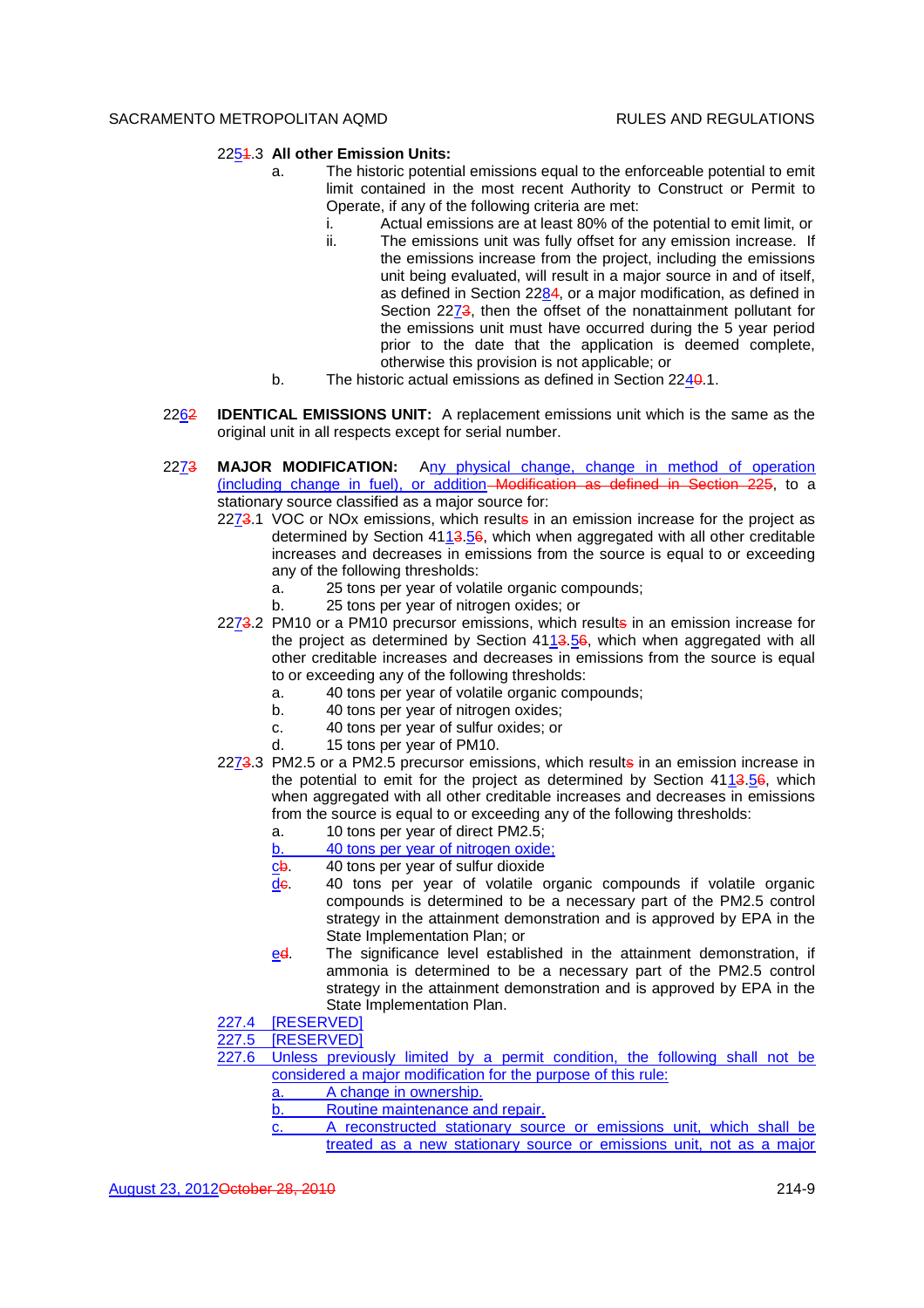modification.

- d. The addition of a continuous emission monitoring system.
- Replacing of air pollution control equipment with new control equipment if the emissions of the new equipment are less than or equal to those from the original piece of equipment as determined by Section 411.2 and the replacement is not otherwise a major modification as defined in this rule.
- 2284 **MAJOR STATIONARY SOURCE:** A stationary source is a major source for the regulated air pollutant if it emits or has the potential to emit a regulated air pollutant in quantities equal to or exceeding any of the following thresholds:
	- 2284.1 25 tons per year of volatile organic compounds;
	- 2284.2 25 tons per year of nitrogen oxides;
	- 2284.3 100 tons per year of PM10; or 100 tons per year of sulfur oxides as a PM10 precursor;
	- 2284.4 100 tons per year of directly emitted PM2.5, or 100 tons per year of nitrogen oxides or sulfur oxides as PM2.5 precursors; or
	- 2284.5 [RESERVED]
	- 2284.6 100 tons per year of volatile organic compounds or ammonia as a PM2.5 precursor, if volatile organic compounds or ammonia is determined to be a necessary part of the PM2.5 control strategy in the attainment demonstration and is approved by EPA into the State Implementation Plan,

Emissions associated with emissions units exempt from permit requirements pursuant to Rule 201, GENERAL PERMIT REQUIREMENTS, shall be included in the potential to emit of the stationary source unless the emissions unit emits less than 2 pounds per day of each pollutant. Notwithstanding the previous sentence, emissions units exempted by Rule 201, Sections 111 and 113 shall not be included in the potential to emit calculations. Fugitive emissions associated with the emissions unit or stationary source shall not be included in the potential to emit of the emissions unit or stationary source for the purpose of determining whether the source is major unless the source belongs to one of the following categories of stationary sources: included in Rule 207, TITLE V - FEDERAL OPERATING PERMIT PROGRAM, Section 219.3.

1. Coal cleaning plants (with thermal dryers);

- 2. Kraft pulp mills;
- 3. Portland cement plants;
- 4. Primary zinc smelters;
- 5. Iron and steel mills;
- 6. Primary aluminum ore reduction plants;
- 7. Primary copper smelters;
- 8. Municipal incinerators capable of charging more than 250 tons of refuse per day;
- 9. Hydrofluoric, sulfuric, or nitric acid plant;
- 10. Petroleum refineries;
- 11. Lime plants;
- 12. Phosphate rock processing plants;
- 13. Coke oven batteries;
- 14. Sulfur recovery plants;
- 15. Carbon black plants (furnace process);
- 16. Primary lead smelters;
- 17. Fuel conversion plants;
- 18. Sintering plants;
- 19. Secondary metal production plants;<br>20. Chemical process plants—The term
- 20. Chemical process plants—The term chemical processing plant shall not include ethanol production facilities that produce ethanol by natural fermentation included in NAICS codes 325193 or 312140;
- 21. Fossil-fuel boilers (or combination thereof) totaling more than 250 million British thermal units per hour heat input;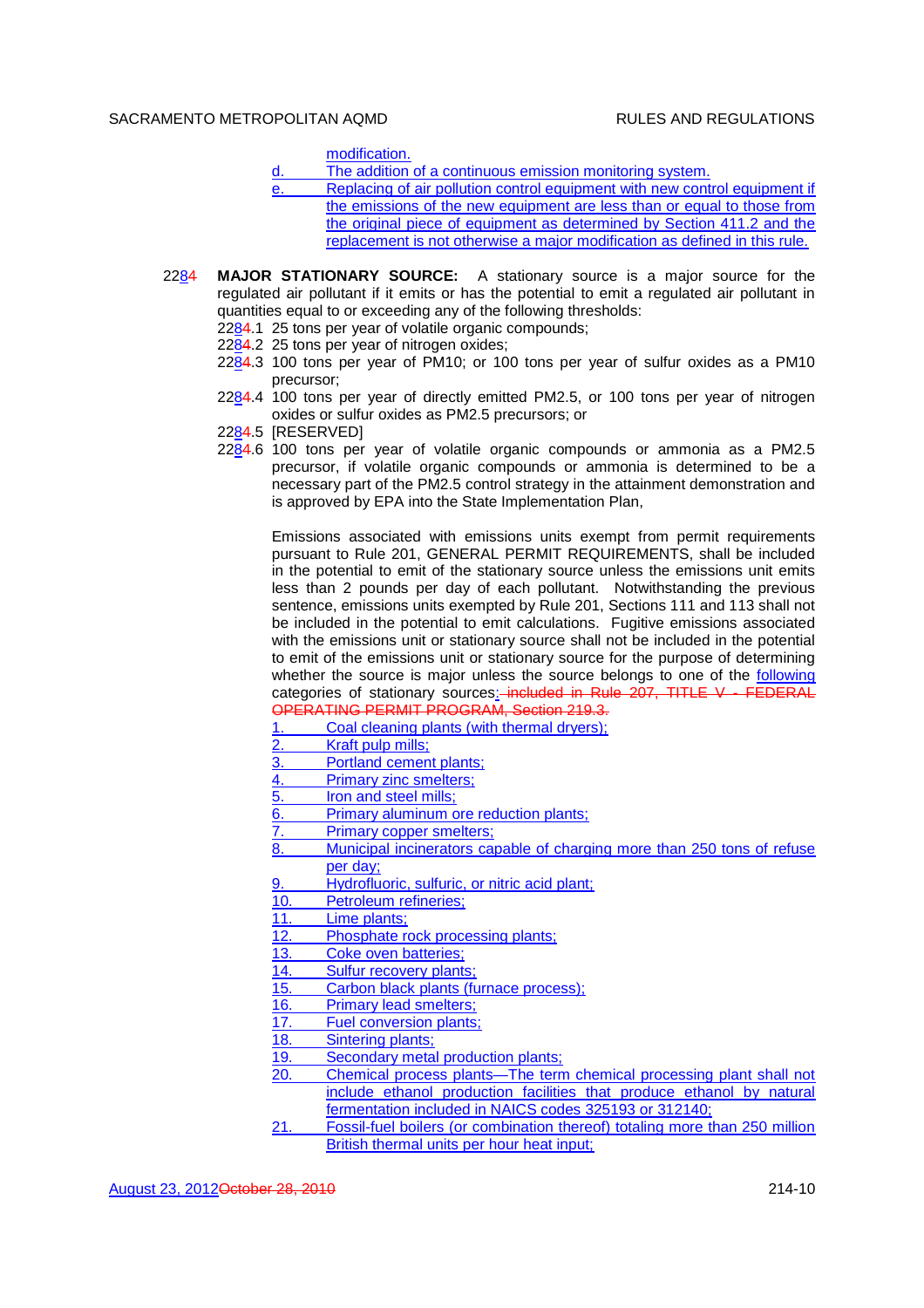- 22. Petroleum storage and transfer units with a total storage capacity exceeding 300,000 barrels;
- 23. Taconite ore processing plants;<br>24. Glass fiber processing plants:
- Glass fiber processing plants;
- 25. Charcoal production plants;<br>26. Fossil-fuel-fired steam elec
- 26. Fossil-fuel-fired steam electric plants of more than 250 million British thermal units per hour heat input; or
- 27. All other stationary source categories regulated by a standard promulgated under Section 111 or 112 (42 U.S.C. Section 7411 of 7412) of the Federal Clean Air Act, but only with respect to those air pollutants that have been regulated for that category.
- 2295 **MODIFICATION:** Any physical change, change in method of operation (including change in fuel), or addition, which:
	- 2295.1 For an emissions unit would necessitate a change in a permit condition or result in the potential to emit being higher than the historic potential emissions as defined in Section 225.
	- 2295.2 For a stationary source:
		- a. is a modification of any emissions unit, or
		- b. addition of any new emissions unit.
	- 2295.3 Unless previously limited by a permit condition, the following shall not be considered a modification for the purpose of this rule:
		- a. A change in ownership.
		- b. Routine maintenance and repair.
		- c. A reconstructed stationary source or emissions unit, which shall be treated as a new stationary source or emissions unit, not as a modification.
		- d. The addition of a continuous emission monitoring system.
		- e. Replacing of air pollution control equipment with new control equipment if the emissions of the new equipment are less than or equal to those from the original piece of equipment as determined by Section 4113.23 and the replacement is not a major modification as defined in this rule.
- 230 **NECESSARY PRECONSTRUCTION APPROVALS OR PERMITS:** Approvals or permits required to comply with all those federal air quality control laws and regulations and those air quality control laws and regulations which are part of the applicable State Implementation Plan.
- 23126 **NEW EMISSIONS UNIT:** An emissions unit which has not commenced operation.
- 23227 **NONATTAINMENT POLLUTANT:** Any pollutant and any precursors of such pollutants which have been designated "nonattainment" for the District by the U.S. Environmental Protection Agency as codified in 40 CFR 81.305.
- 23328 **PEAKING POWER PLANT:** A fossil-fueled combustion turbine power generation unit or other power generation unit with an actual annual capacity factor of 25% or less, which is used during peak electricity demand periods, and may operate for short periods, with frequent start-ups and shutdowns. Emergency equipment that is operated in compliance with the requirements of Section 110 is not considered a peaking power plant.
- 23429 **PLANTWIDE APPLICABILITY LIMIT (PAL):** Exclusively for the purpose of Section 1156, an emission limitation expressed in tons per year, for a pollutant at a major stationary source, that is **federally** enforceable as a practical matter and established source-wide in accordance with 40 CFR Sections 51.165(f)(1) through (f)(15).
	- 229.1 All terms used in 40 CFR 51.165(f) shall be as defined in 40 CFR 51.165(f)(2) or if not defined in 40 CFR 51.165(a)(1), as each subsection exists on July 1, 2010, except that:
		- a. the term "reviewing authority" as used in those Sections shall mean the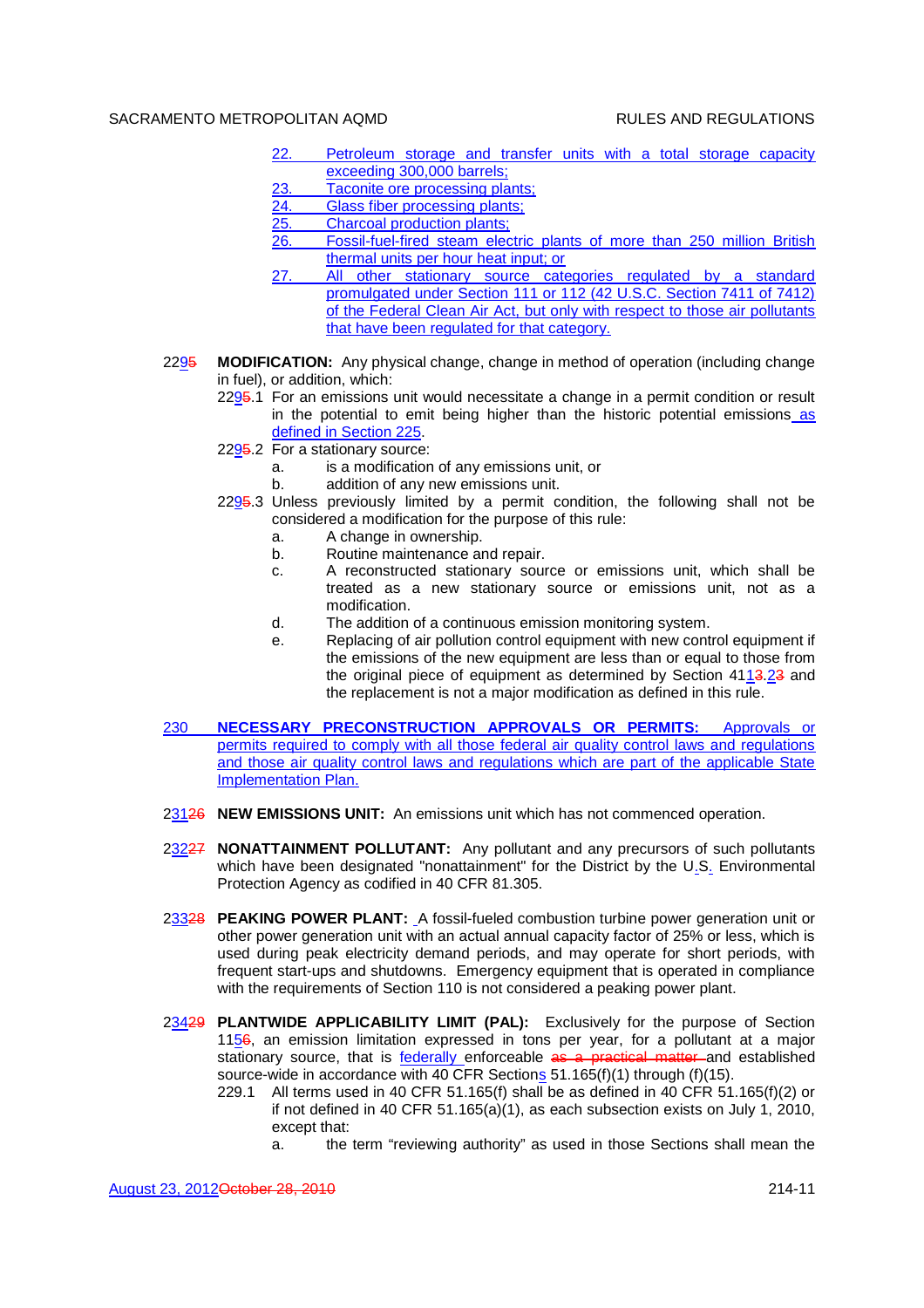Sacramento Metropolitan Air Quality Management District.

- 2350 **PM10:** Particulate matter with an aerodynamic diameter smaller than or equal to a nominal 10 microns. Gaseous emissions which condense to form particulate matter at ambient temperatures shall be included.
- 2361 **PM2.5:** Particulate matter with an aerodynamic diameter smaller than or equal to a nominal 2.5 microns. Gaseous emissions which condense to form particulate matter at ambient temperatures shall be included.

#### 2372 **[RESERVED]**

- 2383 **POTENTIAL TO EMIT:** The maximum physical and operational design capacity to emit a pollutant. Limitations on the physical or operational design capacity, including emissions control devices and limitations on hours of operation, may be considered only if such limitations are incorporated into the applicable Authority to Construct and Permit to Operate as a permit condition and are practically enforceable as a practical matter and federally enforceable permit condition. The potential to emit shall include all directly emitted emissions. Fugitive emissions are only included in potential to emit if the source belongs to one of the categories of stationary sources included in Section 228. *included* in Rule 207, TITLE V – FEDERAL OPERATING PERMIT PROGRAM, Section 219.3.
- 2394 **PRECURSOR:** A pollutant that, when emitted into the atmosphere, may undergo either a chemical or physical change which then produces another pollutant for which an ambient air quality standard has been adopted, or whose presence in the atmosphere will contribute to the violation of one or more ambient air quality standards. The following precursor-secondary air contaminant relationships shall be used for the purposes of this rule:

| Precursor<br>Volatile Organic<br>Compound | <b>Secondary Air Contaminant</b><br>Photochemical oxidants (Ozone)<br>a.<br>Organic fraction of PM10<br>b.<br>Organic fraction of PM2.5, if volatile<br>c.<br>organic compounds is determined to be<br>a necessary part of the PM2.5 control<br>strategy in the attainment demonstration<br>approved by EPA in the State<br>Implementation Plan |  |
|-------------------------------------------|-------------------------------------------------------------------------------------------------------------------------------------------------------------------------------------------------------------------------------------------------------------------------------------------------------------------------------------------------|--|
| Nitrogen Oxides                           | Nitrogen dioxide<br>а.<br>Nitrate fraction of PM10<br>b.<br>Photochemical oxidants (Ozone)<br>C.<br>Nitrate fraction of PM2.5<br>d.                                                                                                                                                                                                             |  |
| <b>Sulfur Oxides</b>                      | Sulfur dioxide<br>a.<br>b.<br>Sulfates<br>Sulfate fraction of PM10<br>C <sub>1</sub><br>d.<br>Sulfate fraction of PM2.5                                                                                                                                                                                                                         |  |
| Ammonia                                   | Nitrate fraction of PM2.5, if ammonia is<br>a.<br>determined to be a necessary part of the<br>PM2.5 control strategy in the attainment<br>demonstration approved by EPA in the<br>State Implementation Plan.                                                                                                                                    |  |
|                                           |                                                                                                                                                                                                                                                                                                                                                 |  |

24035 **PRIORITY RESERVE BANK:** A depository for preserving emission reduction credits pursuant to Rule 205, COMMUNITY BANK AND PRIORITY RESERVE BANK for use as an emission offset in accordance with Sections 302, 303, and 4113.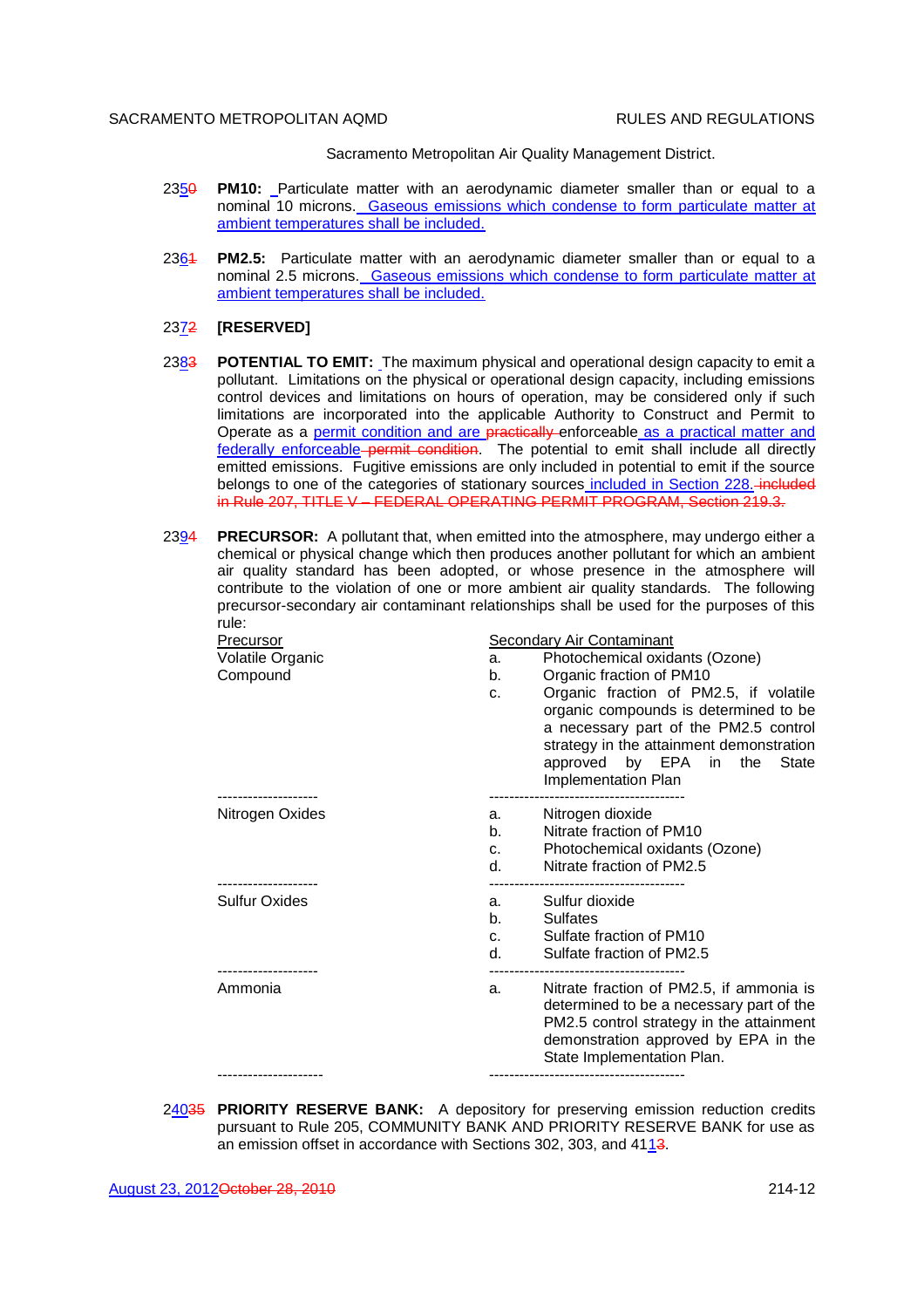- 24136 **PROJECT:** A project includes all of the emissions units associated with the scope of the preconstruction application for a new or modified stationary source and any emissions units indirectly affected.
- 24237 **PROPOSED EMISSIONS:** Emissions based on the potential to emit for the emissions unit.
- 24338 **QUARTER/QUARTERLY:** Calendar quarters beginning January 1, April 1, July 1, and October 1.
- 24439 **RECONSTRUCTED SOURCE:** Any stationary source or emissions unit undergoing physical modification where the fixed capital cost of the new components exceeds 50 percent of the fixed capital cost of a comparable entirely new stationary source or emissions unit. Fixed capital cost means that capital needed to provide and install all the depreciable components: this includes the cost of parts and labor. A reconstructed source shall be treated as a new stationary source or emissions unit.
- 2450 **REGULATED AIR POLLUTANT:** Any air pollutant for which there is a national ambient air quality standard, or a precursor to such air pollutant.
- 2461 **SACRAMENTO FEDERAL NONATTAINMENT AREA FOR OZONE:** The area defined in 40 CFR Section 81.305.
- 2472 **SACRAMENTO FEDERAL NONATTAINMENT AREA FOR PM10:** The area defined in 40 CFR Section 81.305.
- 2483 **SACRAMENTO FEDERAL NONATTAINMENT AREA FOR PM2.5:** The area defined in 40 CFR Section 81.305.
- 2494 **STATIONARY SOURCE:** Any building, structure, facility, or emissions unit which emits or may emit any regulated air pollutant directly or as a fugitive emission.
	- 2494.1 Building, structure, facility, or emissions unit includes all pollutant emitting activities which:
		- a. belong to the same industrial grouping, and
		- b. are located on one property or on two or more contiguous properties, and
		- c. are under the same or common ownership, operation, or control or which are owned or operated by entities which are under common control.
	- 2494.2 Pollutant emitting activities shall be considered as part of the same industrial grouping if:
		- a. they belong to the same two-digit standard industrial classification code, or
		- b. they are part of a common production process. (Common production process includes industrial processes, manufacturing processes and any connected processes involving a common material.)
	- 2494.3 The emissions within District boundaries of cargo carriers associated with the stationary source shall be considered emissions from the stationary source to the extent that emission reductions from cargo carriers are proposed as emission offsets.

#### 25045 **[RESERVED]**

## 300 **STANDARDS**

301 **BEST AVAILABLE CONTROL TECHNOLOGY:** An applicant shall apply Best Available Control Technology to a new emissions unit or modification of an existing emissions unit, except cargo carriers, for each emissions change of a regulated air pollutant, if the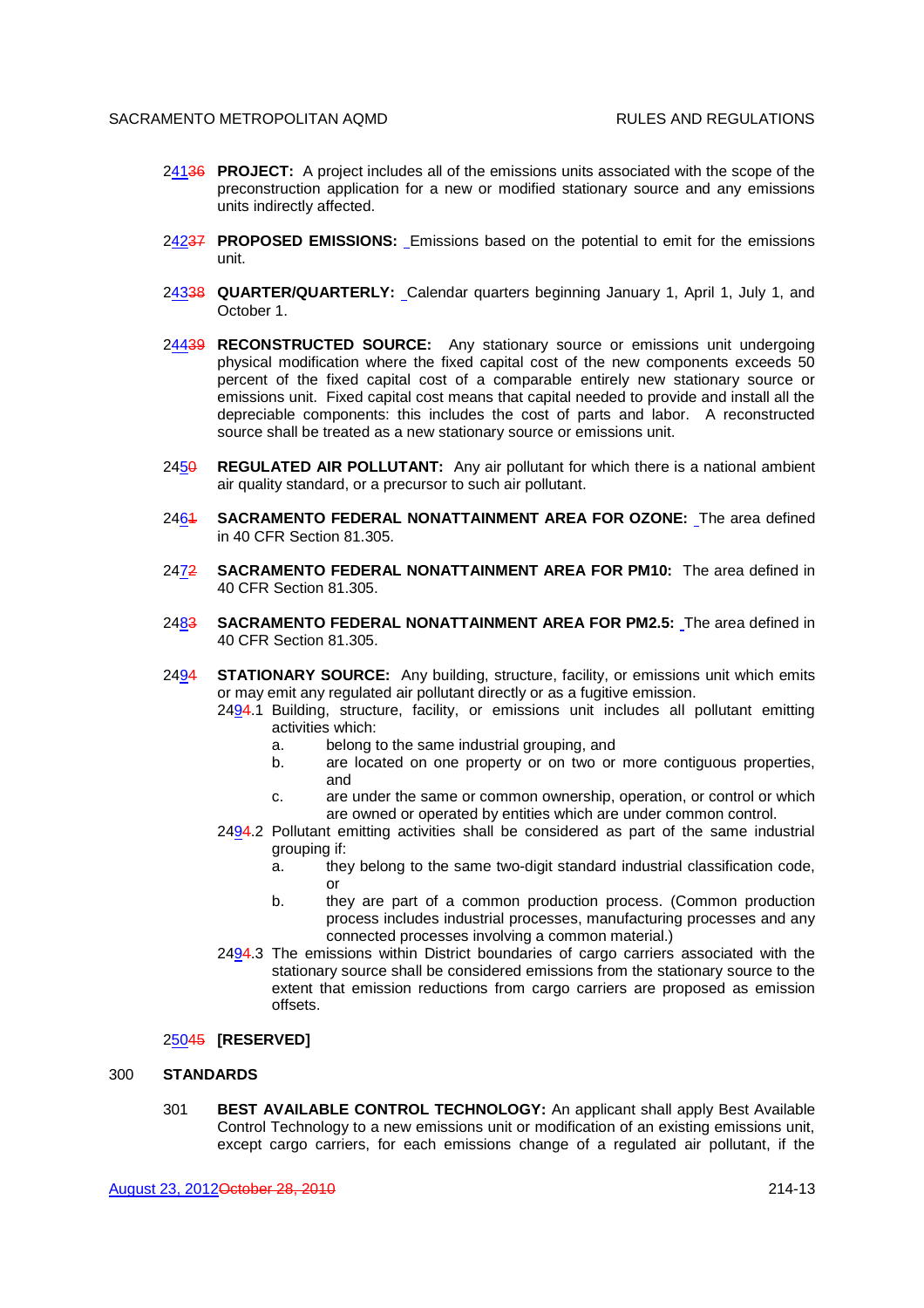change would result in an emission increase calculated pursuant to Section 4113.12 of more than the levels specified in Section 301.1.

| 301.1 | Pollutant                  | lb/day |
|-------|----------------------------|--------|
|       | Volatile organic compounds |        |
|       | Nitrogen oxides            |        |
|       | Sulfur oxides              |        |
|       | <b>PM10</b>                |        |
|       | PM2.5                      |        |
|       |                            |        |

#### 302 **EMISSION OFFSET REQUIREMENTS, GENERAL:**

- 302.1 An applicant shall provide emission offsets for a regulated air pollutant where the potential to emit of that pollutant calculated pursuant to Section 4113.34, meets or exceeds the following levels:
	- a. For new major stationary sources:

|    | Pollutant                                                             |                    |
|----|-----------------------------------------------------------------------|--------------------|
|    | Volatile organic compounds                                            | 12,500 lbs/quarter |
|    | Nitrogen oxides                                                       | 12,500 lbs/quarter |
|    | Sulfur oxides                                                         | 22,812 lbs/quarter |
|    | PM <sub>10</sub>                                                      | 7,300 lbs/quarter  |
|    | PM2.5                                                                 | 100 tons/year      |
|    | If Ammonia is determined to be a necessary part of the PM2.5 control  |                    |
|    | strategy in the attainment demonstration approved by EPA in the State |                    |
|    | Implementation Plan:                                                  |                    |
|    | Ammonia                                                               | 100 ton/year       |
| b. | For modifications:                                                    |                    |
|    | Pollutant                                                             |                    |
|    | Volatile organic compounds                                            | 12,500 lbs/quarter |
|    | Nitrogen oxides                                                       | 12,500 lbs/quarter |
|    | Sulfur oxides                                                         | 20,000 lbs/quarter |

PM10 7,300 lbs/quarter PM2.5 10 ton/year The level set in the attainment demonstration approved by EPA into the State Implementation Plan for ammonia if ammonia is determined to be a necessary part of the PM2.5 control strategy in the attainment demonstration.

302.2 For a peaking power plant, if the emissions increase calculated pursuant to Section 4113.34 is below the levels in Section 302.1, an applicant shall provide emission offsets for the regulated air pollutant where the daily emission increase calculated pursuant to Section 4113.34 exceeds the following levels:

| а. | Pollutant                  | lb/day |
|----|----------------------------|--------|
|    | Volatile organic compounds | 250    |
|    | Nitrogen oxides            | 250    |
|    | Sulfur oxides              | 250    |
|    | <b>PM10</b>                | 80     |

- 302.3 Except for PM2.5 or as provided in Section 302.3a, b, c, or d; sufficient emission offsets shall be provided from the same calendar quarter as the proposed emissions. The quantity of offsets required shall be determined using the calculation procedures specified in Section 4113.45.
	- a. Emission credits for volatile organic compounds and nitrogen oxides during the quarters starting April 1 and July 1 may be used to offset emission increases during any quarter except as provided below.
		- 1. Emission credits from the quarter starting April 1 that will be used in the quarter starting July 1 shall not exceed more than 20% of a project's volatile organic compound or nitrogen oxides offset needs, as applicable, in the quarter beginning July 1.
		- 2. Emission credits from the quarter starting July 1 that will be used in the quarter starting April 1 shall not exceed more than 20% of a project's volatile organic compound or nitrogen oxides needs,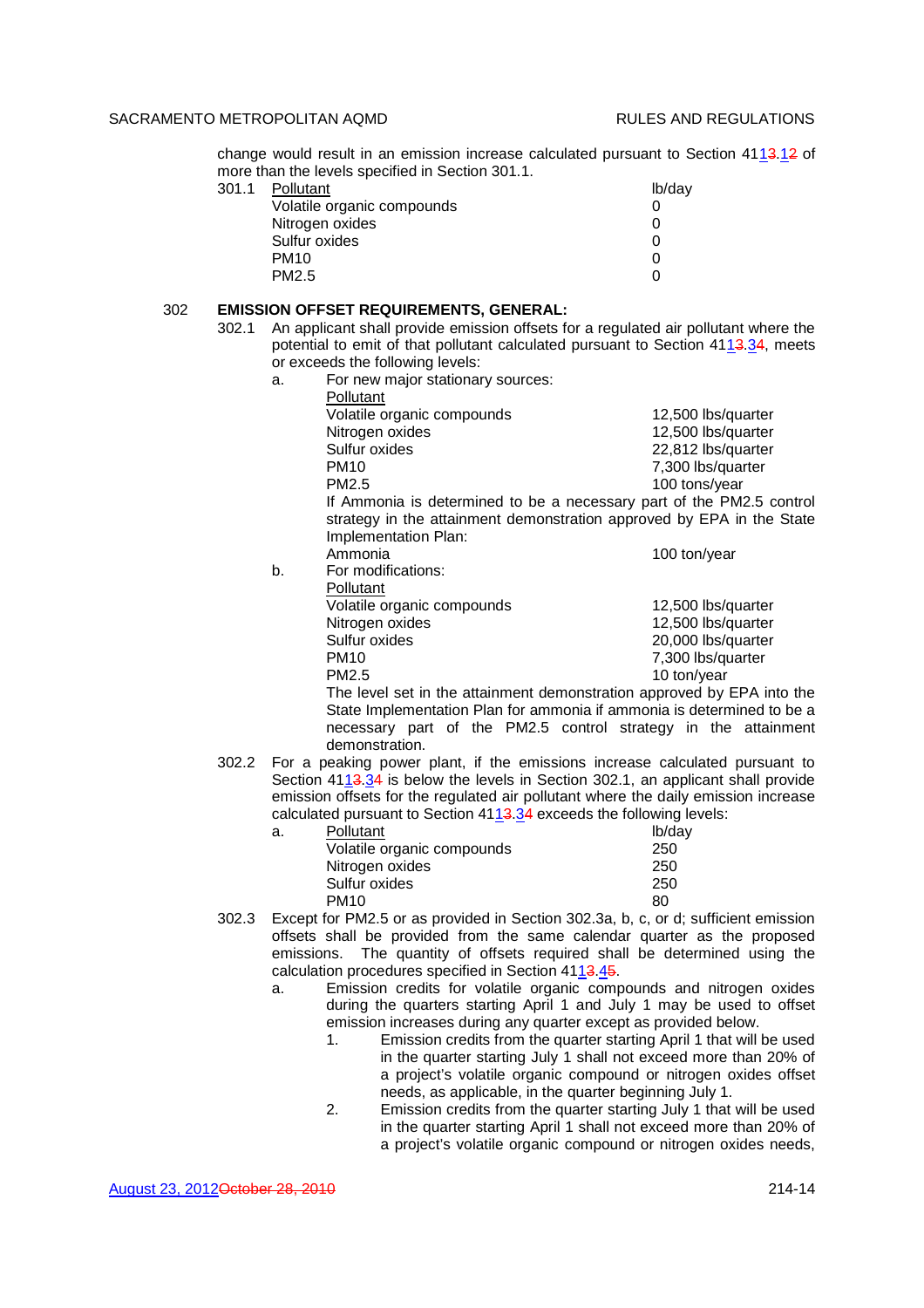as applicable, in the quarter beginning April 1.

- b. Emission credits for volatile organic compounds and nitrogen oxides during quarters starting January 1 and October 1 may be used to offset emission increases during either quarter starting January 1 and October 1.
- c. Emission credits for PM10, and sulfur oxides during the quarters starting January 1 and October 1 may be used during any quarter except as provided below.
	- 1. Emission credits from the quarter starting January 1 that will be used in the quarter starting October 1 shall not exceed more than 20% of a project's PM10, and sulfur oxides offset needs, as applicable, in the quarter beginning October 1.
	- 2. Emission credits from the quarter starting October 1 that will be used in the quarter starting January 1 shall not exceed more than 20% of a project's PM10, and sulfur oxides offset needs, as applicable, in the quarter beginning January 1.
- d. Emission credits for PM10, and sulfur oxides during quarters starting April 1 and June 1 may be used to offset emission increases during either quarter starting April 1 and June 1.
- 302.4 Emission offsets shall be obtained pursuant to Rule 204, EMISSION REDUCTION CREDITS, Rule 205, COMMUNITY BANK AND PRIORITY RESERVE BANK, or Rule 206, MOBILE AND TRANSPORTATION SOURCE EMISSION REDUCTION CREDITS, or pursuant to an adopted emission reduction credit rule in another air district that meets the requirements of Section 302.6.
- 302.5 If an application for an Authority to Construct is received for an emissions unit that had previously obtained emission reduction credits for the shutdown of that emissions unit under Rule 204, EMISSION REDUCTION CREDITS, then sufficient emission offsets shall be provided consistent with Section 302. If the emissions unit does not trigger emission offsets in accordance with this section then the applicant shall provide sufficient emission offsets to offset the lesser of the amount of the emission reduction obtained pursuant to Rule 204, EMISSION REDUCTION CREDITS or the potential to emit from the emissions unit.
- 302.6 Emission offsets which are required and obtained pursuant to permitting and/or banking actions in a district other than that in which the proposed source is located may be used only if the Air Pollution Control Officer has reviewed the permit conditions and/or banking action issued by the other district in which the proposed emission offsets are obtained and made a determination that the impact of using such emission offsets meets the requirements of District Rules and Regulations, state, and federal requirements. An offset ratio not less than the levels specified in Section 303 shall be applied as necessary to discount the offsets and mitigate the associated impact.
- 302.7 [RESERVED]
- 302.8 [RESERVED]
- 302.9 For major stationary sources or major modifications, emission offsets for volatile organic compounds and nitrogen oxides must be obtained from within the Sacramento Federal Nonattainment Area for ozone.
- 302.10 For major stationary sources or major modifications that exceed the levels in Section 2273.3, emissions offsets for PM2.5 and PM2.5 precursors must be obtained within the Sacramento Federal Nonattainment Area for PM2.5 and emission offsets for PM10 must be obtained within Sacramento County as long as Sacramento County is a federal PM10 nonattainment area.
- 303 **EMISSION OFFSET RATIOS:** The applicable offset ratio for use in Section 4113.45 shall be determined based on the location of the new or modified stationary source required to provide offsets and the distance to the location of the emission offsets, as indicated in the following tables.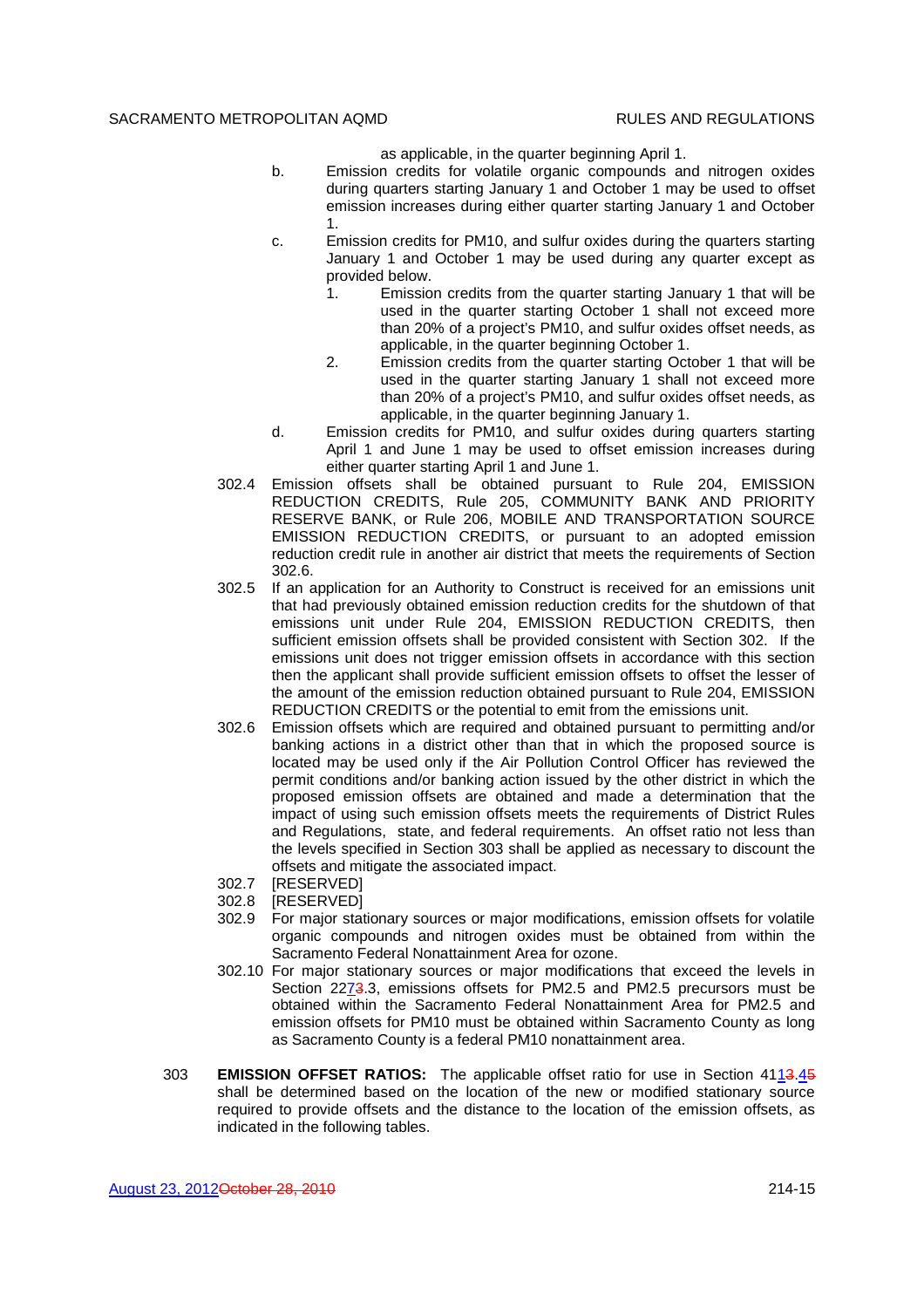# SACRAMENTO METROPOLITAN AQMD REGULATIONS

303.1 Except as provided in Section 303.2, an applicant shall provide emission offsets for emissions from a new or modified stationary source using the following ratios:

|                                                                                                                                                                                                 |                                                                                                                                                                        |                                                                                            | <b>Emission Offset Ratio</b>                       |                                 |  |
|-------------------------------------------------------------------------------------------------------------------------------------------------------------------------------------------------|------------------------------------------------------------------------------------------------------------------------------------------------------------------------|--------------------------------------------------------------------------------------------|----------------------------------------------------|---------------------------------|--|
| <b>Location of Emission</b><br><b>Offset</b>                                                                                                                                                    | <b>Volatile organic</b><br>compounds or<br>Nitrogen oxides                                                                                                             | <b>PM2.5 or</b><br>ammonia if<br>determined to<br>be PM2.5<br>precursor by<br>Section 2394 | <b>Other</b><br><b>Nonattainment</b><br>pollutants | <b>Attainment</b><br>pollutants |  |
| Same Source                                                                                                                                                                                     | 1.3 to 1.0 if used at<br>a new major<br>stationary source or<br>major modification<br>at a major source<br>OR.<br>1.0 to 1.0 if used for<br>non-major<br>modifications | 1.0 to $1.0$                                                                               | 1.0 to $1.0$                                       | 1.0 to 1.0                      |  |
| 1.3 to 1.0 if used at<br>a new major<br>stationary source or<br>major modification<br>at a major source<br>Within 15-mile radius<br>OR.<br>1.2 to 1.0 if used for<br>non-major<br>modifications |                                                                                                                                                                        | 1.2 to $1.0$                                                                               | 1.2 to 1.0                                         | 1.1 to 1.0                      |  |
| Greater than 15-mile but<br>within 50-mile radius                                                                                                                                               | $2.0 \text{ to } 1.0$                                                                                                                                                  | $2.0 \text{ to } 1.0$                                                                      | $2.0 \text{ to } 1.0$                              | 1.2 to 1.0                      |  |
| More than 50-mile radius                                                                                                                                                                        | $>2.0$ to 1.0 (*)                                                                                                                                                      | $>2.0$ to 1.0 (*)                                                                          | $>2.0$ to 1.0 (*)                                  | $>1.2$ to 1.0 (*)               |  |
| based on case by case determination                                                                                                                                                             |                                                                                                                                                                        |                                                                                            |                                                    |                                 |  |

303.2 Applicants providing emission offsets obtained pursuant to Rule 205, COMMUNITY BANK AND PRIORITY RESERVE BANK and applicants providing emission offsets obtained pursuant to Rule 206, Mobile and Transportation Source Emission Reduction Credits, shall provide emission offsets for all pollutants at all distances pursuant to the following: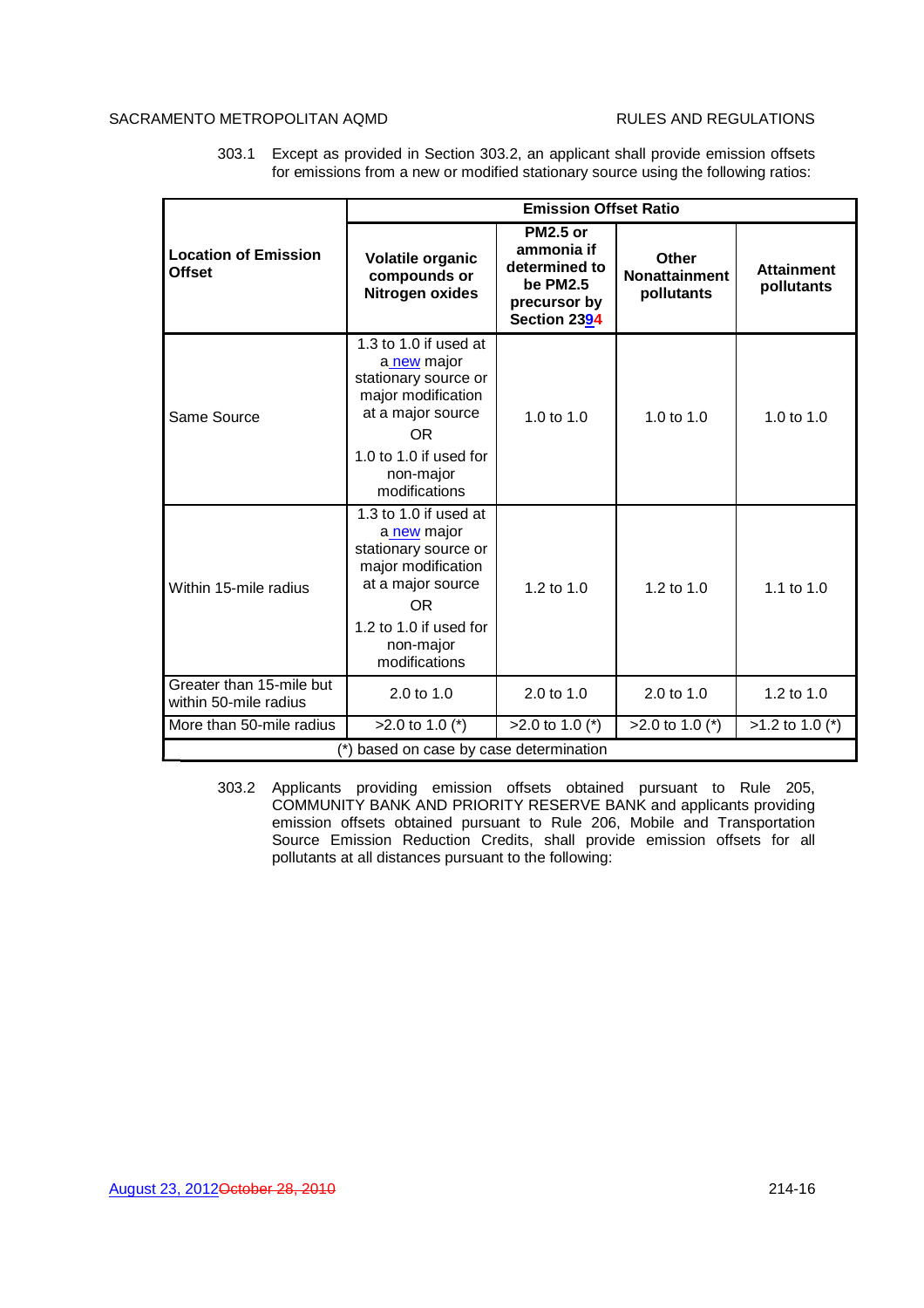| <b>Emission offsets obtained from</b>                                                                                                                                                                                                             |                              |
|---------------------------------------------------------------------------------------------------------------------------------------------------------------------------------------------------------------------------------------------------|------------------------------|
| Rule 205, COMMUNITY BANK AND PRIORITY RESERVE BANK, or                                                                                                                                                                                            |                              |
| Rule 206, MOBILE AND TRANSPORTATION SOURCE EMISSION<br><b>REDUCTION CREDITS</b>                                                                                                                                                                   |                              |
| <b>Source Type/Pollutant</b>                                                                                                                                                                                                                      | <b>Emission offset ratio</b> |
| For use by non-major modifications for all pollutants<br>if the non-major modifications has an increase in<br>emissions calculated pursuant to Section 4113.34 of<br>250 lbs/day or less of VOC, NOx, and SOx, and 80<br>Ibs/day or less of PM10. | 1.0 to $1.0$                 |
| If the non-major modification has an increase in<br>emissions calculated pursuant to Section 4113.34<br>that is greater than 250 lbs/day of VOC, NOx, and<br>SOx, or greater than 80 lbs/day of PM10.                                             | 1.2 to $1.0$                 |
| For use by a new major stationary sources or major<br>modifications for volatile organic compounds or<br>nitrogen oxides                                                                                                                          | 1.3 to $1.0$                 |
| For use by a new major stationary sources or major<br>modifications for other nonattainment pollutants,<br>except for VOC, or NOx, or PM2.5, and all<br>attainment pollutants                                                                     | 1.2 to 1.0                   |
| For PM2.5 or ammonia if determined to be PM2.5<br>precursor by Section 2394                                                                                                                                                                       | 1.0 to $1.0$                 |

- 304 **INTERPOLLUTANT EMISSION OFFSETS EXCEPT FOR PM2.5:** Interpollutant emission offsets are discouraged and may only be allowed between precursor contaminants. The Air Pollution Control Officer may approve interpollutant emission offsets for precursor pollutants on a case by case basis, except for PM2.5 which is subject to Section 305, provided that the applicant demonstrates through the use of an air quality model that the emission increases from the new or modified source will not cause or contribute to a violation of an ambient air quality standard. In such cases, the Air Pollution Control Officer shall impose, based on an air quality analysis, emission offset ratios in addition to the requirements of Section 303. Interpollutant emission offsets between PM10 and PM10 precursors may be allowed. PM10 emissions shall not be allowed to offset nitrogen oxides or volatile organic compound emissions in ozone nonattainment areas, nor be allowed to offset sulfur oxide emissions in sulfate nonattainment areas. In no case shall the compounds excluded from the definition of Volatile Organic Compounds be used as offsets for Volatile Organic Compounds. Interpollutant emission offsets used at a major stationary source must receive written approval by the U.S. Environmental Protection Agency.
- 305 **PM2.5 INTERPOLLUTANT EMISSION OFFSETS:** Interpollutant emission offsets between PM2.5 and PM2.5 precursors are not allowed at specific ratios as set by US EPA pursuant to the following, unless State unless modeling demonstrates that lowerPM2.5 interpollutant offset ratios are appropriate in an approved PM2.5 attainment plan. approved by the US Environmental Protection Agency Implementation Plan: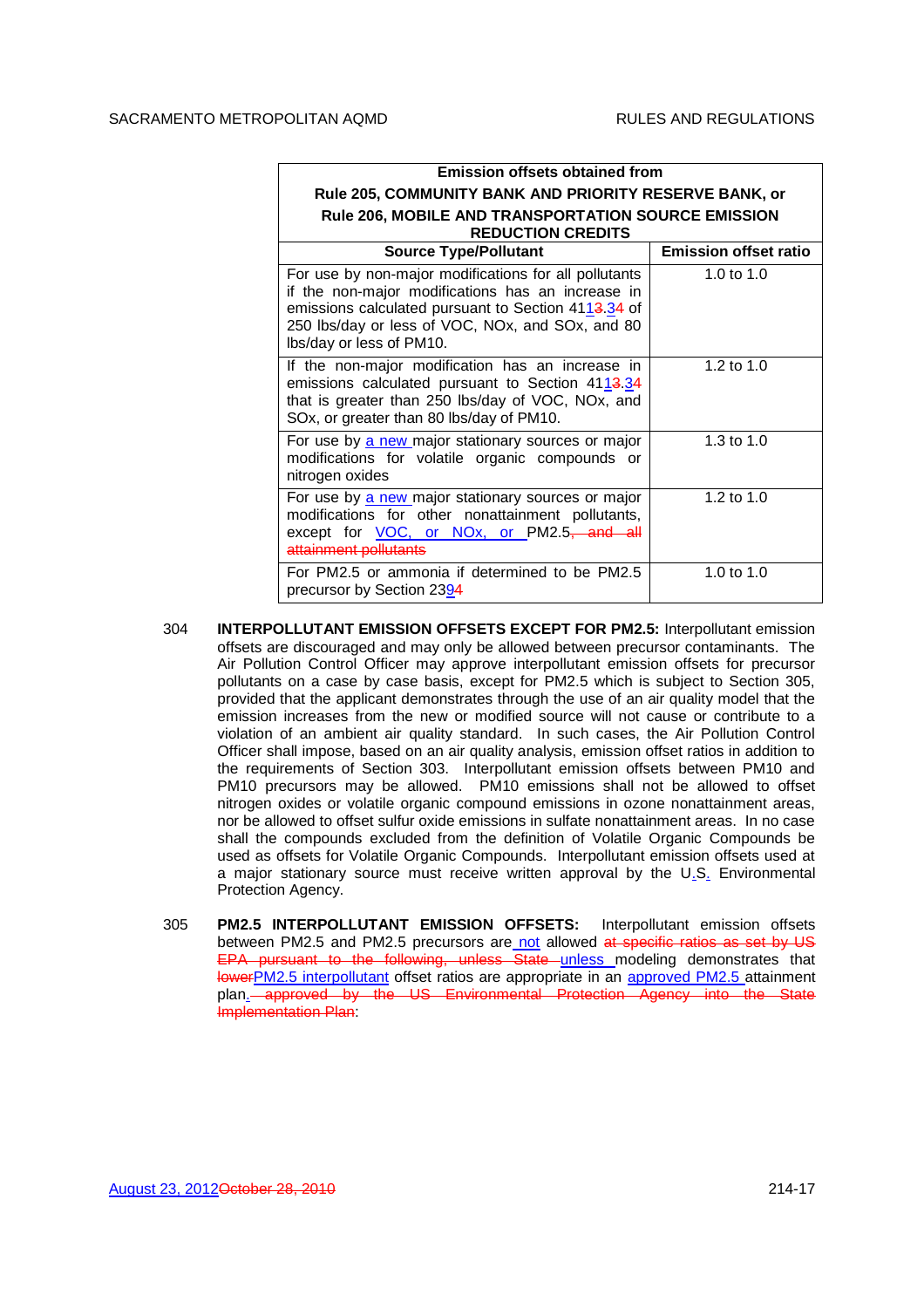| <b>PM2.5 Interpollutant Emission Offset Ratios</b> |                                                                                                                                                                |  |
|----------------------------------------------------|----------------------------------------------------------------------------------------------------------------------------------------------------------------|--|
| <u>Precursor</u>                                   | <b>Primary PM2.5</b><br><b>Interpollutant Offset Ratio</b>                                                                                                     |  |
| NOx to Primary PM2.5                               | <del>100.0 to 1.0</del>                                                                                                                                        |  |
| <b>SOx to Primary PM2.5</b>                        | <del>40.0 to 1.0</del>                                                                                                                                         |  |
| <b>VOC to Primary PM2.5</b>                        | <u>Not allowed unless an offset ratio is established</u><br>in the attainment demonstration approved by<br>hw<br><b>EPA into the State Implementation Plan</b> |  |
| Ammonia to Primary PM2.5                           | Not allowed unless an offset ratio is established<br>in the attainment demonstration approved by<br><b>EPA into the State Implementation Plan</b>              |  |
| NOx to SOx                                         | Not allowed unless an offset ratio is established<br>in the attainment demonstration approved by<br><u>nu</u><br><b>EPA into the State Implementation Plan</b> |  |

- 306 **AMBIENT AIR QUALITY STANDARDS:** In no case shall emissions from a new or modified stationary source, prevent or interfere with the attainment or maintenance of any applicable ambient air quality standard. The Air Pollution Control Officer may require the use of an air quality model to estimate the effects of a new or modified stationary source. In making this determination the Air Pollution Control Officer shall take into account the mitigation of emissions through emission offsets obtained pursuant to this rule.
- 307 **DENIAL, FAILURE TO MEET STANDARDS:** The Air Pollution Control Officer shall deny any Authority to Construct or Permit to Operate if the Air Pollution Control Officer finds that the subject of the application would not comply with the standards set forth in District, state, or federal rules, regulations or statutes.

## 308 **[RESERVED]**

- 309 **DENIAL, ADVERSE IMPACT TO VISIBILITY OF A CLASS I AREA:** The Air Pollution Control Officer shall deny any Authority to Construct or Permit to Operate for a new major stationary source or major modification if the Air Pollution Control Officer finds, after consideration of comments and an analysis from the Federal Land Manager, that the emissions from a proposed facility or modification would have an adverse impact on visibility, as defined in 40 CFR Section 52.21(b)(29), of a Class I area pursuant to 40 CFR Section 51.307(b)(2).
- 400 **ADMINISTRATIVE REQUIREMENTS:** The following administrative requirements in Sections 401-4134 shall apply to any activities regulated by this rule, except for the review of power plants over 50 megawatts. Power plants over 50 megawatts shall be subject to the review requirements of Section 4145.
	- 401 **ALTERNATIVE SITING:** Except as provided in Section 1156, for major sources or major modifications for which an analysis of alternative sites, sizes, and production processes is required under Section 173(a)(5) of the Clean Air Act, the Air Pollution Control Officer shall require the applicant to prepare an alternative siting analysis that is functionally equivalent to the requirements of Division 13 of the Public Resources Code (California Environmental Quality Act-CEQA). An Authority to Construct shall not be issued unless the Air Pollution Control Officer has concluded, based on the information contained in the alternative siting analysis, that the benefits of the proposed source significantly outweigh the environmental and social costs imposed as a result of its location, construction, or modification.
	- 402 **COMPLETE APPLICATION:** The Air Pollution Control Officer shall determine whether the application is complete not later than 30 days after receipt of the application, or after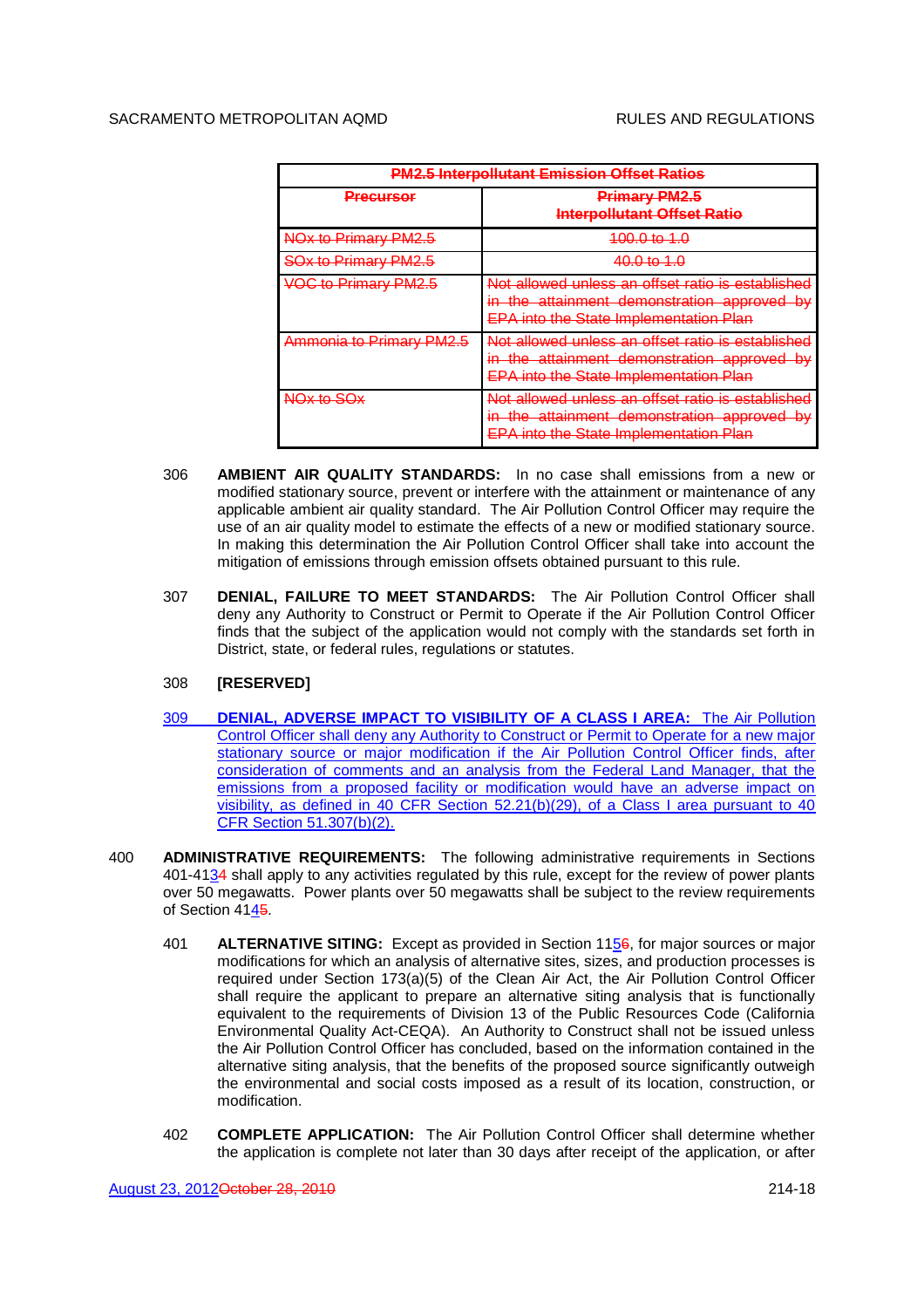such longer time as both the applicant and the Air Pollution Control Officer have agreed in writing. If the Air Pollution Control Officer determines that the application is not complete, the applicant shall be notified in writing of the decision specifying the information required. Upon receipt of any re-submittal of the application, a new 30-day period to determine completeness shall begin. The Air Pollution Control Officer may, during the processing of the application, request an applicant to clarify, amplify, correct, or otherwise supplement the information submitted in the application. Completeness of an application or re-submitted application shall be evaluated on the following:basis of the 402.1 Iinformation requirements set forth in the District's List and Criteria as it exists on

- the date on which the application or re-submitted application was received; and on
- 402.2 Ppayment of the appropriate fee pursuant to Rule 301 PERMIT FEES, STATIONARY SOURCES<sub>ir</sub> and The Air Pollution Control Officer may, during the processing of the application, request an applicant to clarify, amplify, correct, or otherwise supplement the information submitted in the application.
- 402.3. For projects that may affect visibility of a Class I area pursuant to Section 413, the application shall not be deemed complete without a visibility analysis for any Class I areas the source may affect.
- 403 **AIR QUALITY MODELS:** All air quality models used for the purposes of this rule shall be consistent with the requirements provided in the most recent edition of U.S. Environmental Protection Agency "Guidelines on Air Quality Models, 40 CFR 51 Appendix W" unless the Air Pollution Control Officer finds that such model is inappropriate for use. After making such finding the Air Pollution Control Officer may designate an alternate model only after allowing for public comment, and only with concurrence of the U.S. Environmental Protection Agency. Credit shall not be given for stacks higher than that dictated by good engineering practice. All modeling costs associated with the siting of a stationary source shall be borne by the applicant.
- 404 **ENHANCED NEW SOURCE REVIEW:** Applications for which the applicant has requested review pursuant to this Section shall be reviewed in accordance with the procedural requirements specified in Sections 401 through 408 of District Rule 207, TITLE V FEDERAL OPERATING PERMIT PROGRAM.
- 405 **PRELIMINARY DECISION:** Following acceptance of an application as complete, the Air Pollution Control Officer shall perform the evaluations required to determine compliance with all applicable District, state and federal rules, regulations, or statutes and shall make a preliminary written decision as to whether an Authority to Construct should be approved, conditionally approved, or denied. The decision shall be supported by a succinct written analysis.
	- 405.1 Except as provided in Section 113, the Air Pollution Control Officer shall transmit to the US Environmental Protection Agency its preliminary written decision and analysis for sources subject to Sections 301 or 302, upon issuance of the preliminary decision for a 30-day period.
- 406 **PUBLICATION AND PUBLIC COMMENT:** Except as provided in Section 113, within ten calendar days following a preliminary decision pursuant to Section 300, Standards, of this rule, the Air Pollution Control Officer shall publish in at least one newspaper of general circulation in the District a notice stating the preliminary decision of the Air Pollution Control Officer, noting how pertinent information can be obtained, and inviting written public comment for a 30-day period following the date of publication. The notice shall include the time and place of any hearing that may be held, including a statement of procedure to request a hearing (unless a hearing has already been scheduled). The Air Pollution Control Officer shall give notice of any public hearing at least 30 days in advance of the hearing.
- 407 **PUBLIC INSPECTION:** Except as provided in Section 113, the Air Pollution Control Officer shall make available for public inspection at the District's office the information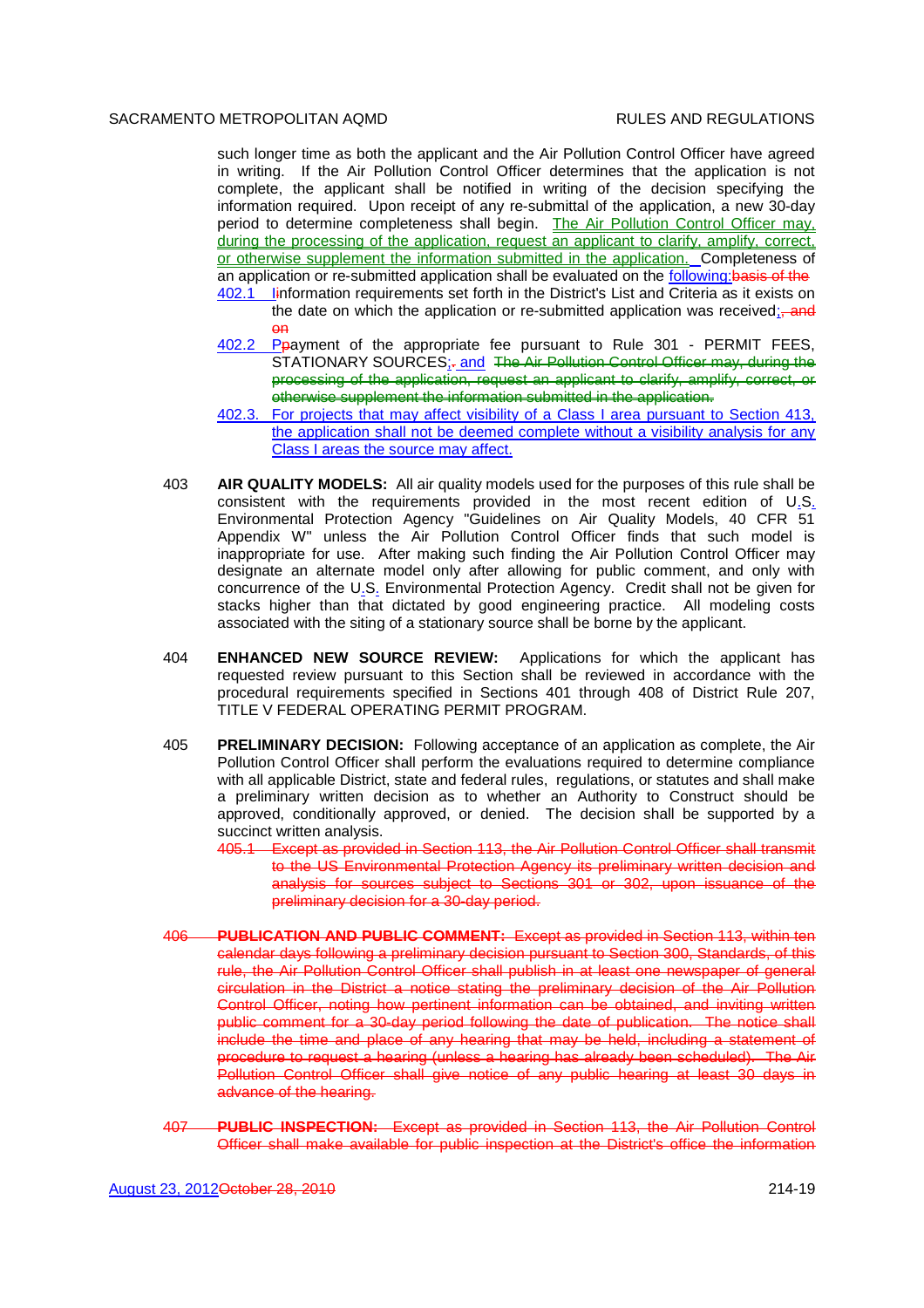submitted by the applicant and the Air Pollution Control Officer's analysis no later than the date the notice of the preliminary decision is published, pursuant to Section 406. All such information shall be transmitted no later than the date of publication to the California Air Resources Board and the US Environmental Protection Agency regional office, and to any party which requests such information. Information submitted which contains trade secrets shall be handled in accordance with Section 6254.7 of the California Government Code and relevant sections of the California Administrative Code.

#### 4068 **[RESERVED]**

### 4079 **AUTHORITY TO CONSTRUCT, FINAL ACTION:**

- 4079.1 a. Except as provided in Sections 4079.1b and 4079.1c, the Air Pollution Control Officer shall take final action on the application, after considering all written comments, no later than 180 days after acceptance of an application as complete.
	- b. The Air Pollution Control Officer shall not take final action for any project for which an Environmental Impact Report (EIR) or a Negative Declaration is being prepared until a final EIR for that project has been certified or a Negative Declaration for that project has been approved, and the Air Pollution Control Officer has considered the information in that final EIR or Negative Declaration. The Air Pollution Control Officer shall take final action on the application within whichever of the following periods of time is longer:
		- 1. Within 180 days after the certification of the final EIR or approval of the Negative Declaration, or
		- 2. Within 180 days of the date on which the application was determined complete by the Air Pollution Control Officer.
	- c. The Air Pollution Control Officer shall take final action on applications reviewed pursuant to the Enhanced New Source Review Process no later than 18 months after acceptance of an application as complete.
- 409.2 Except as provided in Section 113, the Air Pollution Control Officer shall provide written notice of the final action to the applicant, the US Environmental Protection Agency, and the California Air Resources Board, and shall publish such notice in a newspaper of general circulation and shall make the notice and all supporting documents available for public inspection at the District's office.

### 40810 **REQUIREMENTS, AUTHORITY TO CONSTRUCT AND PERMIT TO OPERATE:**

40810.1 General Conditions: As a condition for the issuance of a Permit to Operate, the Air Pollution Control Officer shall require that the emissions unit and stationary source, and any emissions units which provide emission offsets, be operated in the manner stated in making the analysis required to determine compliance with this rule, and as conditioned in the Authority to Construct.

40810.2 Emissions Limitations: The following emissions limitations shall be

- included on the Authority to Construct and Permit to Operate. a. Emission limitations which reflect Best Available Control Technology, if applicable. Such condition shall be expressed in a manner consistent with testing procedures, such as ppmv NOx, g/liter VOC, or lbs/MMBtu.
- b. An enforceable daily emissions limitation, for emissions units subject to Sections 11 $34.2$ , and 302.2, and a quarterly emissions limitation for all regulated air pollutants, and an enforceable annual emissions limitation for PM2.5 and for any regulated air pollutant for which the stationary source exceeds the major source or major modification thresholds listed in Section  $22\overline{7}3$  or  $22\underline{8}4$ . Enforceable daily emission limits are also required for emissions units not required to install BACT pursuant to Section 4113.12.
- c. If the Air Pollution Control Officer determines that technological or economic limitations on the application of measurement methodology to a particular class of sources would make the imposition of a numerical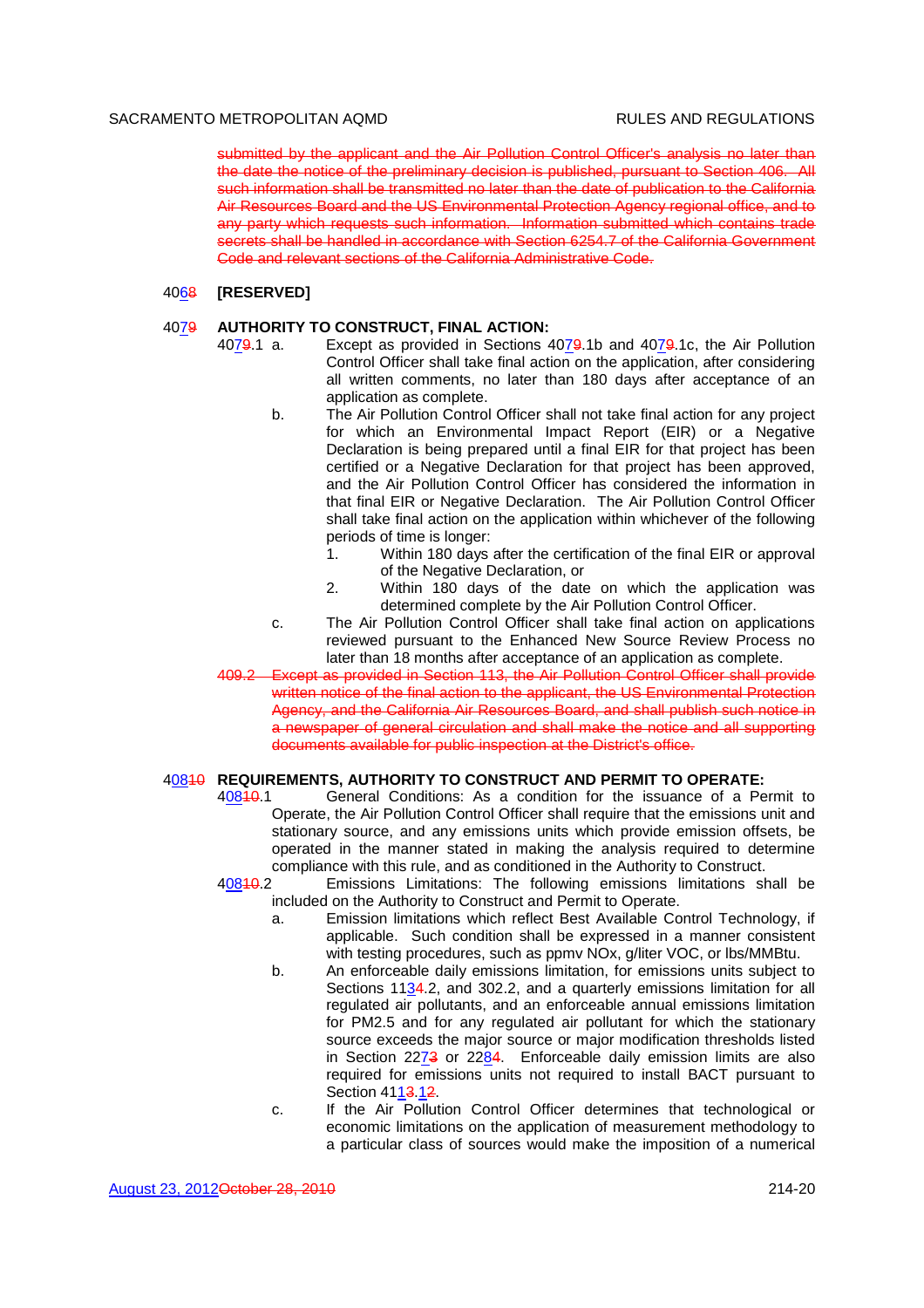emission standard infeasible, the Air Pollution Control Officer may instead prescribe a design, operational, or equipment standard. In such cases, the Air Pollution Control Officer shall make a best estimate as to the emission rate that will be achieved. Any permits issued without an enforceable numerical emission standard must contain enforceable conditions that assure that the design characteristics or equipment will be properly maintained, or that the operational conditions will be properly performed, so as to continuously achieve the assumed degree of control. The Air Pollution Control Officer shall discuss the determination in the Preliminary Decision prepared pursuant to Section 405.

d. The emissions limitation shall be no less stringent than the applicable emission standards given in 40 CFR Part 60, Standards of Performance for New Stationary Sources, and 40 CFR Part 61 and 63, National Emission Standards for Hazardous Air Pollutants.

- 40810.3 Emission offsets: The following conditions shall be included on the Authority to Construct and Permit to Operate:
	- a. Before the Air Pollution Control Officer shall approve or conditionally approve an application for an Authority to Construct, the applicant shall supply evidence of a sufficient number of emission reduction credits to meet any offset obligation in accordance with this rule.
	- b. The operation of any emissions unit which provides emission offsets shall be subject to enforceable permit conditions, containing specific emissions and operational limitations, to ensure that the emission reductions are provided in accordance with the provisions of this rule.
	- c. For major stationary sources and major modifications, all emission reductions claimed as offset credit shall be enforceable as a practical matter and federally enforceable.
	- d. A violation of the emission limitation provisions of any contract pursuant to Rule 204, EMISSION REDUCTION CREDITS, shall be a violation of this rule by the owner or operator of the permitted stationary source.
	- e. The operation of any emissions unit which uses emission offsets provided by another emissions unit shall be subject to enforceable permit conditions, containing specific emissions and operational limits, to ensure that the emission reductions are used in accordance with the provisions of District rules and shall continue for the reasonably expected life of the proposed emissions unit.
	- f. Any offsets required pursuant to Sections 302, 303 or any other state or federal law or regulation must be surrendered prior to commencing operation of the new or modified source, and the emission offsets shall be maintained throughout the operation of the new or modified source which is the beneficiary of the emission offsets.
- 40911 **ISSUANCE, PERMIT TO OPERATE:** In addition to the requirements of Rule 207, TITLE V FEDERAL OPERATING PERMIT PROGRAM if applicable, the Air Pollution Control Officer shall issue a Permit to Operate an emissions unit, pursuant to Rule 201, GENERAL PERMIT REQUIREMENTS, subject to the requirements of this rule if it is determined that any offsets required as a condition of an Authority to Construct or amendment to a Permit to Operate will commence not later than the initial operation of the new or modified source, and that the emission offsets shall be maintained throughout the operation of the new or modified source which is the beneficiary of the emission offsets. Further, the Air Pollution Control Officer shall determine that all conditions specified in the Authority to Construct have been complied with or will be complied with by the dates specified on the Authority to Construct. Such applicable conditions shall be contained in the Permit to Operate. Where a new or modified stationary source is, in whole or in part, a replacement for an existing stationary source on the same property, the Air Pollution Control Officer may allow a maximum of 90 days as a startup period for simultaneous operation of the existing stationary source and the new replacement source.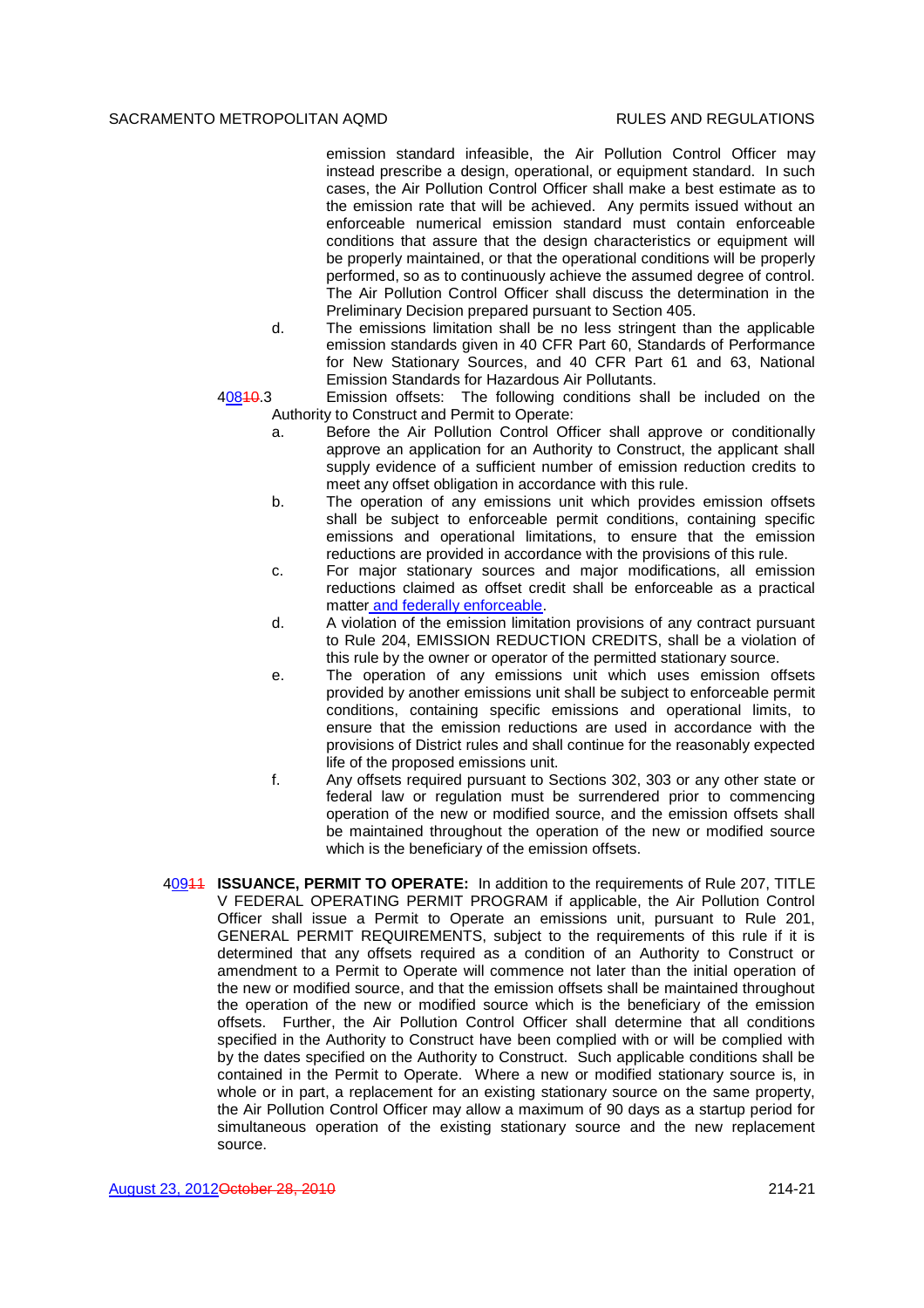- 4102 **REGULATIONS IN FORCE GOVERN:** An Authority to Construct shall be granted or denied based on Best Available Control Technology and emission offset requirements of Sections 301, 302, and 303 in force on the date the application is deemed complete, as defined in Section 402, except when a new federal requirement not yet incorporated into this rule applies to the new or modified source. In addition, the Air Pollution Control Officer shall deny an Authority to Construct for any new stationary source or modification, or any portion thereof, unless:
	- 4102.1 The new source or modification, or applicable portion thereof, complies with the provisions of this rule and all other applicable district rules and regulations; and
	- $4102.2$  The owner or operator of the proposed new or modified stationary source has demonstrated that all major stationary sources owned or operated by such person (or by an entity controlling, controlled by, or under common control with such person) in California which are subject to emission limitations are in compliance, or on a schedule for compliance, with all applicable emission limitations and standards in the Federal Act.

#### 4113 **EMISSION AND OFFSET CALCULATIONS:** The following provisions shall be used:

- 413.1 Notification Increase in Potential to Emit: The increase in potential to emit for purposes of determining whether Section 113 – Exemption: Notification Requirements applies shall be calculated by subtracting the potential to emit for the project prior to modification from the potential to emit for the project.
- 4113.12 BACT Emissions Increase: The emissions increase for the purposes of determining BACT applicability pursuant to Section 301 shall be calculated as the daily Potential to emit minus the daily Historic Potential Emissions. The increase must be calculated as daily emissions, and calculated separately for each emissions unit associated with the project.
- 4113.23 Replacing of Air Pollution Control Equipment Emissions Increase: The emissions increase for the purposes of replacing of air pollution control equipment with new control equipment pursuant to Section 2295.3e shall be calculated as the sum of emissions increases from Section 4113.12 for all emissions units in the project.
- 4113.34 Offsets Trigger: For the purposes of determining whether Offsets are required pursuant to Sections 302.1 and 302.2, emissions shall be calculated as:.
	- For SOx, PM10, and PM2.5: the sum of the potential to emit for all emissions units at the stationary source installed after January 1, 1977 plus the sum of the potential to emit minus Historic Potential Emissions for all emissions units installed prior to January 1, 1977 and modified after January 1, 1977 as determined by Section 4113.45 of this rule or procedures specified in this rule at time of modification.

The increase must be calculated using daily emissions for peaking power plants and for purposes of Section 303.2 and quarterly emissions for all other purposes for SOx and PM10. The increase must be calculated in yearly emissions for PM2.5.

- b. For VOC and NOx: the sum of the potential to emit for all emissions units at the stationary source. The increase must be calculated using daily emissions for peaking power plants and quarterly emission, for all other purposes.
- c. For VOC and NOx for purposes of Section 303.2: the sum of the potential to emit for all emissions units at the stationary source installed after January 1, 1977 plus the sum of the potential to emit minus Historic Potential Emissions for all emissions units installed prior to January 1, 1977 and modified after January 1, 1977.

4113.45 Quantity of Offsets Required: If offsets are required pursuant to Section 302, the quantity of offsets to be provided shall be determined as follows:

a. Multiply the sum of all increases of the potential to emit minus the Historic Potential Emissions for the emissions units associated with a project by the appropriate offset ratio based on pollutant and location as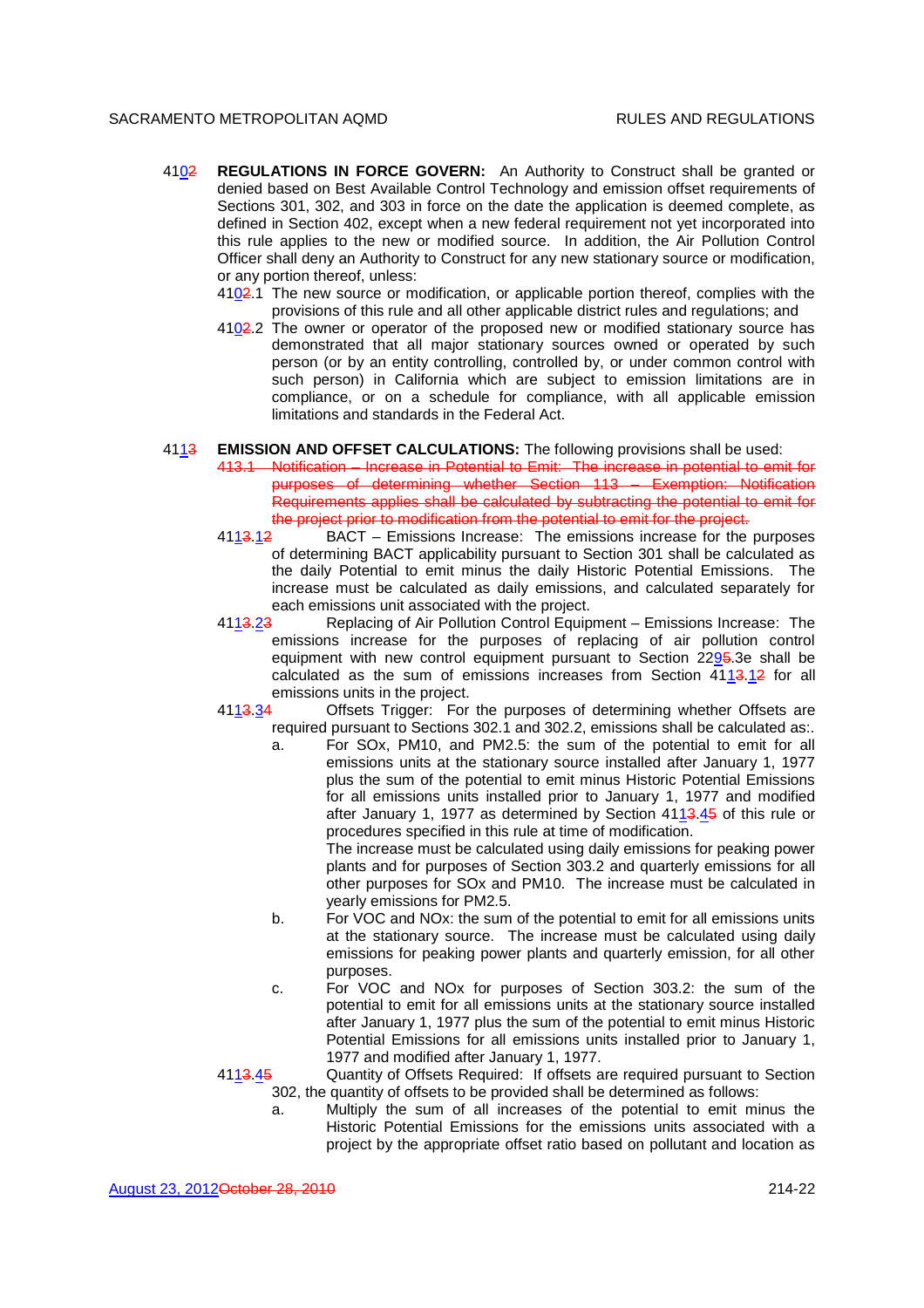specified in Section 303.

- b. The calculations shall be performed separately for each pollutant for each calendar quarter or, where the offset threshold is specified in tons/yr on an annual basis.
- 4113.56 Emission Increase for Major Modification: The emissions increase from the project for purposes of Section 2273 is the sum of the Potential to Emit for the project minus the Historic Actual Emissions, as defined in Section 2240.1, for the project. However, the potential to emit, instead of historic actual emissions, can be used for emissions units if either of the following conditions applies:
	- a. Actual emissions are at least 80% of the potential to emit limit, or
	- b. The emissions unit was fully offset for any emissions increase during the 5 year period prior to the date that the application is deemed complete.
- 4124 **PLANTWIDE APPLICABILITY LIMITS:** Exclusively for the purpose of Section 1156, the operator of a major stationary source may apply to the Air Pollution Control Officer pursuant to Rule 201, GENERAL PERMIT REQUIREMENTS to establish a PAL.
	- 4124.1 All PALs shall be established according to the provisions of 40 CFR 51.165(f); and
	- 4124.2 All PALs shall comply with the requirements under 40 CFR 51.165(f) to either maintain, renew or retire the PAL.
- 413 **SOURCES IMPACTING CLASS I AREAS:** The applicant of a proposed new major source or major modification that may affect visibility of a Class I area shall provide the Air Pollution Control Officer with an analysis of impairment to visibility that would occur as a result of the source or modification and general commercial, residential, industrial, and other growth associated with the project, as required by 40 CFR Section 51.307(b)(2) and 40 CFR Section 51.166(o).
- 4145 **POWER PLANTS:** This section shall apply to all power plants over 50 megawatts proposed to be constructed in the District and for which a Notice of Intention (NOI) or Application for Certification (AFC) has been accepted by the California Energy Commission.
	- 4145.1 Within 14 days of receipt of a Notice of Intention, the Air Pollution Control Officer shall notify the Air Resources Board and the California Energy Commission of the District's intent to participate in the Notice of Intention proceeding. If the District chooses to participate in the Notice of Intention proceeding, the Air Pollution Control Officer shall prepare and submit a report to the California Air Resources Board and the California Energy Commission prior to the conclusion of the non-adjudicatory hearing specified in Section 25509.5 of the California Public Resources Code. That report shall include, at a minimum:
		- a. a preliminary specific definition of Best Available Control Technology for the proposed facility;
		- b. a preliminary discussion of whether there is substantial likelihood that the requirements of this rule and all other District regulations can be satisfied by the proposed facility;
		- c. a preliminary list of conditions which the proposed facility must meet in order to comply with this rule or any other applicable district regulation.

The preliminary determinations contained in the report shall be as specific as possible within the constraints of the information contained in the Notice of Intention.

4145.2 Upon receipt of an Application for Certification for a power plant, the Air Pollution Control Officer shall conduct a determination of compliance review. This determination shall consist of a review identical to that which would be performed if an application for a permit to construct had been received for the power plant. If the information contained in the Application for Certification does not meet the requirements of this rule, the Air Pollution Control Officer shall, within 20 calendar days of receipt of the Application for Certification, so inform the California Energy Commission, and the Application for Certification shall be considered incomplete